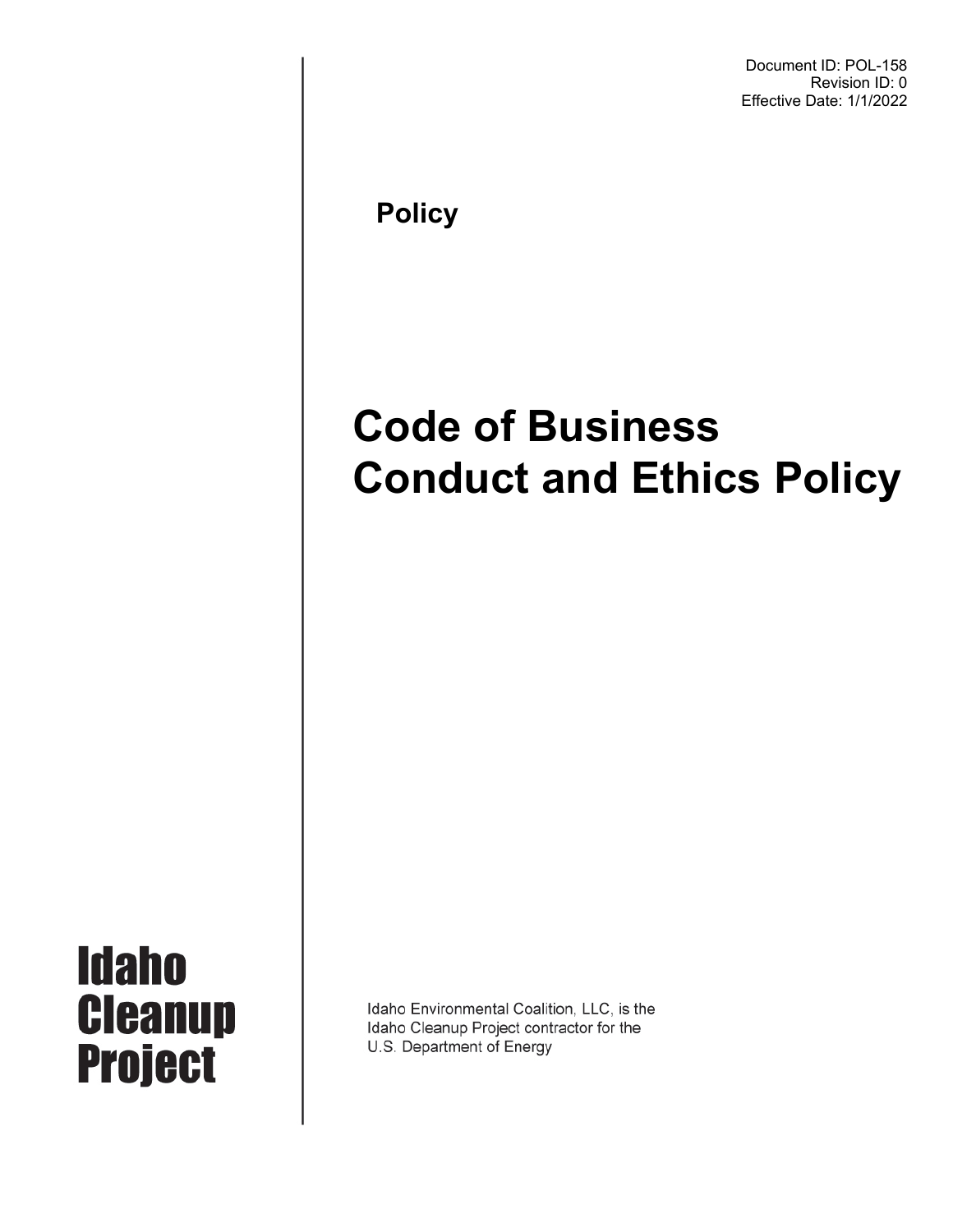|                      |             | <b>Idaho Cleanup Project</b>                   |                                     |                 |                                     |                | 412.09 $(01/01/22 - Rev. 13)$                              |
|----------------------|-------------|------------------------------------------------|-------------------------------------|-----------------|-------------------------------------|----------------|------------------------------------------------------------|
|                      |             |                                                | <b>CODE OF BUSINESS CONDUCT AND</b> |                 |                                     | Identifier:    | <b>POL-158</b>                                             |
| <b>ETHICS POLICY</b> |             |                                                |                                     | Revision*: 0    |                                     |                |                                                            |
|                      |             |                                                |                                     |                 |                                     | Page:          | 1 of 38                                                    |
|                      | Companywide |                                                | Policy                              |                 | For Additional Info:<br>http://EDMS |                | Effective Date: $1/1/2022$                                 |
|                      | Manual: N/A | *The current revision can be verified on EDMS. |                                     |                 | <b>USE TYPE</b>                     | Change Number: | 371007                                                     |
|                      |             |                                                |                                     |                 |                                     |                |                                                            |
|                      |             |                                                |                                     | <b>CONTENTS</b> |                                     |                |                                                            |
| 1.0                  |             |                                                |                                     |                 |                                     |                |                                                            |
|                      |             |                                                |                                     |                 |                                     |                |                                                            |
| 2.0                  |             |                                                |                                     |                 |                                     |                |                                                            |
|                      | 2.1         |                                                |                                     |                 |                                     |                |                                                            |
|                      | 2.2         |                                                |                                     |                 |                                     |                |                                                            |
|                      | 2.3         |                                                |                                     |                 |                                     |                |                                                            |
|                      | 2.4         |                                                |                                     |                 |                                     |                |                                                            |
|                      | 2.5         |                                                |                                     |                 |                                     |                |                                                            |
|                      | 2.6         |                                                |                                     |                 |                                     |                |                                                            |
|                      | 2.7         |                                                |                                     |                 |                                     |                |                                                            |
|                      | 2.8         |                                                |                                     |                 |                                     |                |                                                            |
|                      | 2.9         |                                                |                                     |                 |                                     |                |                                                            |
|                      |             |                                                |                                     |                 |                                     |                |                                                            |
|                      | 2.11        |                                                |                                     |                 |                                     |                | Using Third-Party Information Ethically and Responsibly 32 |
|                      | 2.12        |                                                |                                     |                 |                                     |                |                                                            |
|                      | 2.13        |                                                |                                     |                 |                                     |                |                                                            |
|                      | 2.14        |                                                |                                     |                 |                                     |                |                                                            |
|                      | 2.15        |                                                |                                     |                 |                                     |                |                                                            |
|                      | 2.16        |                                                |                                     |                 |                                     |                |                                                            |
|                      | 2.17        |                                                |                                     |                 |                                     |                |                                                            |
|                      | 2.18        |                                                |                                     |                 |                                     |                |                                                            |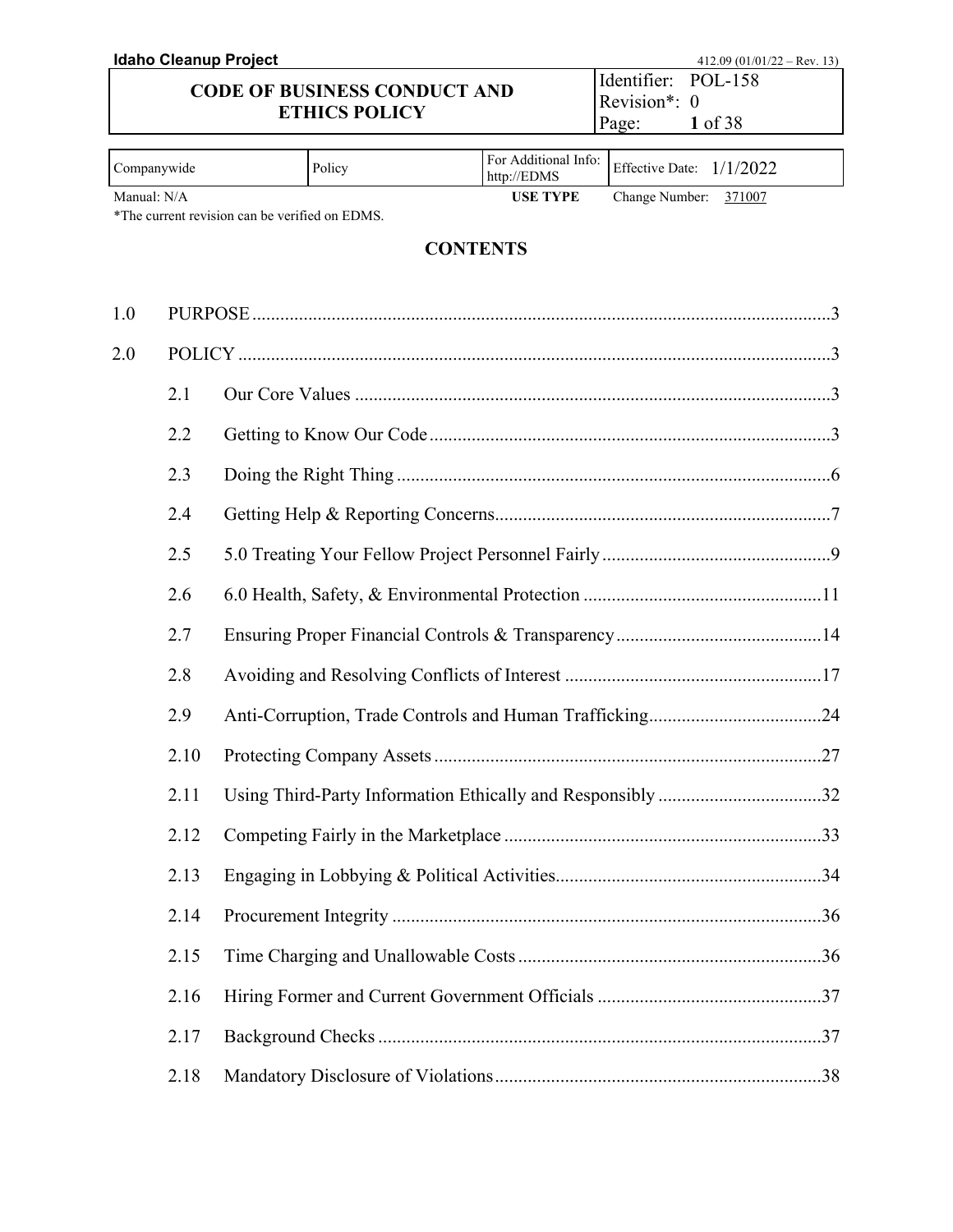| Idaho Cleanup Project               |                         | 412.09 $(01/01/22 - Rev. 13)$ |
|-------------------------------------|-------------------------|-------------------------------|
|                                     | Identifier: POL-158     |                               |
| <b>CODE OF BUSINESS CONDUCT AND</b> | $\text{Revision}^*$ : 0 |                               |
| <b>ETHICS POLICY</b>                | Page:                   | 2 of 38                       |
|                                     |                         |                               |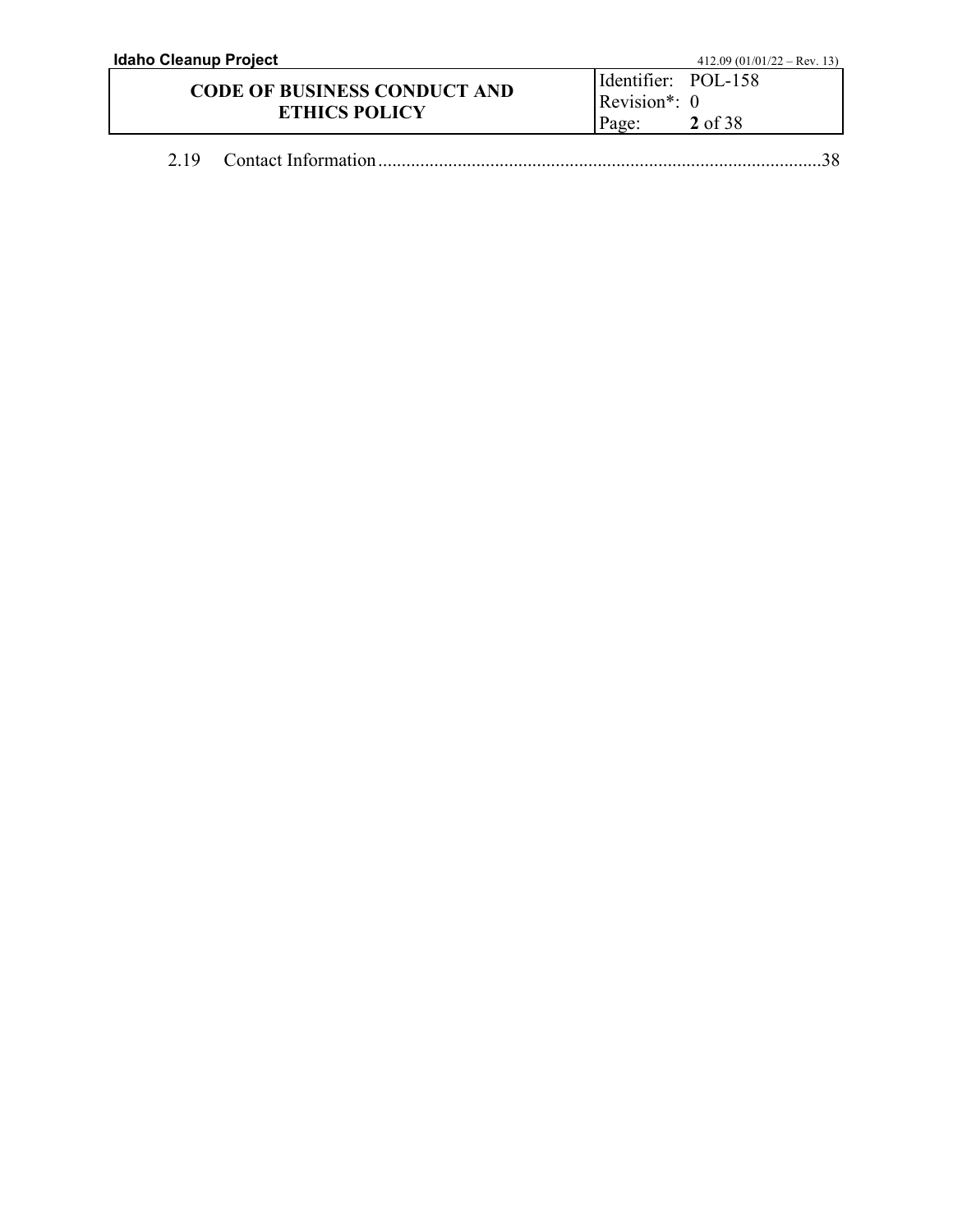## <span id="page-3-0"></span>**1.0 PURPOSE**

To provide Idaho Cleanup Project Contractor Ethics and Compliance expectations of Idaho Cleanup Project Contractor personnel.

## <span id="page-3-1"></span>**2.0 POLICY**

- <span id="page-3-2"></span>**2.1 Our Core Values**
	- **2.1.1** Safety
		- We hold sacred the well-being of people—employees, customers and the communities in which we work and live.
	- **2.1.2** Integrity
		- We live by the highest ethical standards.

#### **2.1.3** Teamwork

• We respect each other's perspectives and share knowledge and resources to achieve excellence, deliver value and grow individually and collectively.

#### **2.1.4** Excellence

• We deliver quality services of unmatched value, constantly raising the bar on our performance.

#### <span id="page-3-3"></span>**2.2 Getting to Know Our Code**

#### **2.2.1 What is Our Code?**

• It is the centerpiece of our commitment to conducting Idaho Cleanup Project Contractor, business with the highest standards of business ethics. It is a resource for you to use when you need information or guidance before making a decision. However, our Code cannot cover every subject or situation you might face. If you need additional guidance, you may contact the IDAHO CLEANUP PROJECT CONTRACTOR HR Dept. or any of the other ethics-related contacts listed in this policy.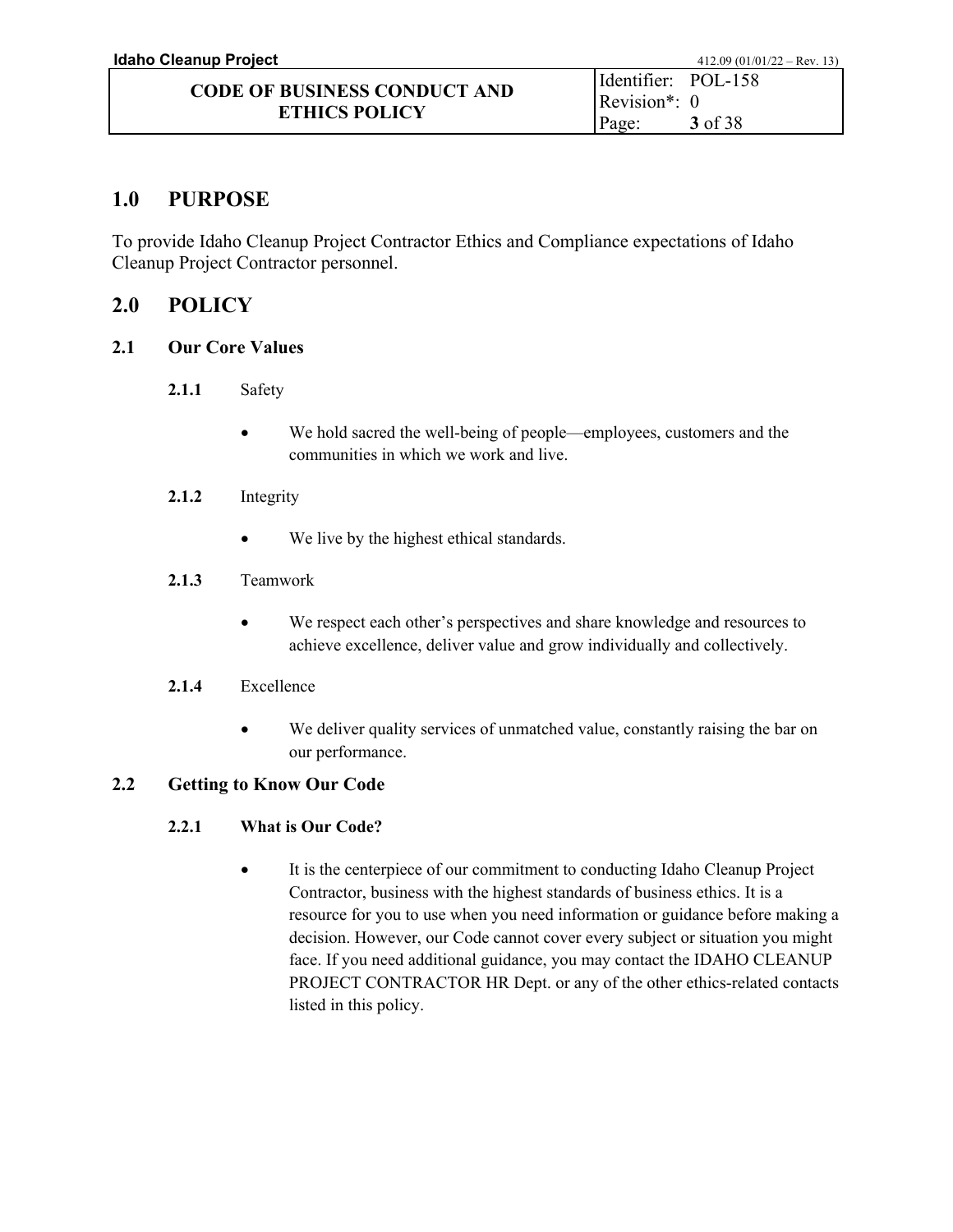#### **2.2.2 Why Do We Have a Code?**

• Idaho Cleanup Project Contractor success depends on our reputation for ethical business performance. Idaho Cleanup Project Contractor has adopted standards to help ensure that we conduct business fairly and honestly and interact ethically with each of our stakeholders— including fellow project personnel, customers, suppliers, competitors, and communities. The code helps us understand the rules and principles governing the way we do business at Idaho Cleanup Project Contractor.

#### **2.2.3 Who Must Follow Our Code?**

- All Idaho Cleanup Project Contractor employees must adhere to our Code at all times. Each individual needs to understand the Code. Those without such an understanding run the risk of noncompliance. For Idaho Cleanup Project Contractor, noncompliance could lead to civil or criminal fines and penalties, and suspension of the privilege of doing business with the Government. For the individual, it could result in civil or criminal fines or penalties and disciplinary action up to and including removal from the project or termination of employment, as applicable. The risks can be avoided if each of us makes a personal commitment to understand and comply with the Code.
- Federal, state, and local Governments have extensive investigative workforces charged with monitoring Government procurement systems. The various investigative agencies have taken an increasingly aggressive stand on enforcement of Government procurement laws and regulations.
- Congress continues to pass numerous laws that greatly complicate the federal procurement process. In addition to increased civil and criminal penalties for noncompliance, many of these new laws include fines and imprisonment of project personnel guilty of violations

#### **2.2.4 What is Expected of Me?**

- All project personnel are required to:
	- Be thoroughly familiar with Idaho Cleanup Project Contractor's policies and its Code and always strictly adhere to it
	- Be sensitive to situations that could lead you or others to engage in illegal, improper, or unethical conduct
	- Take action against illegal, improper, or unethical behavior by advising your supervisor, the human resources department, or the law department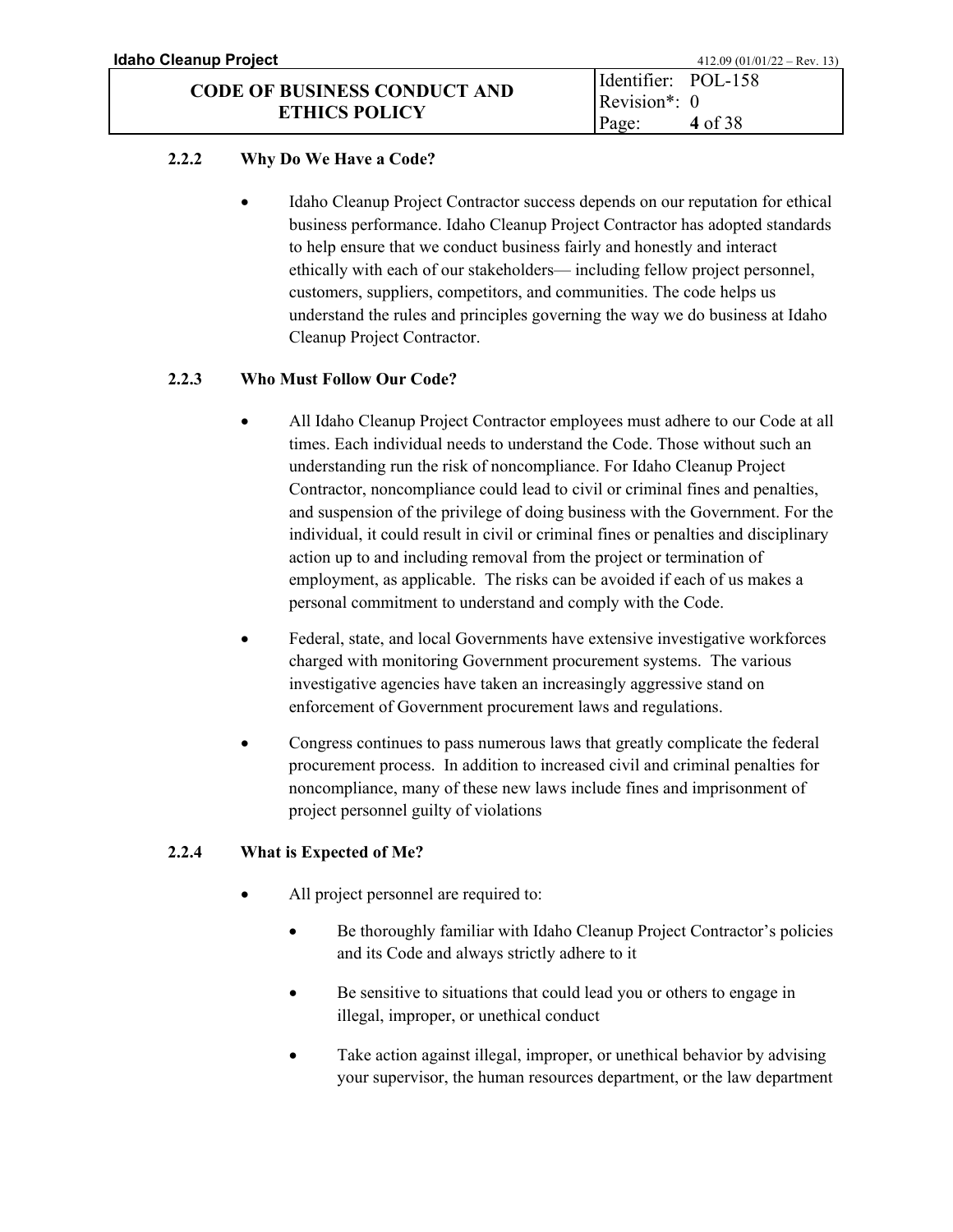- Participate in any compliance training and provide any certifications required by Idaho Cleanup Project Contractor
- Cooperate with any investigations into potential misconduct. Idaho Cleanup Project Contractor can only do something about misconduct if it knows about it

### **2.2.5 What is Expected of Supervisors?**

- Maintain a work environment that encourages open communication regarding ethical problems and concerns
- Make a personal commitment that your group will operate in accordance with the highest standards of ethical business conduct. Communicate this commitment to your project personnel
- Periodically discuss ethical issues and review this Code with your project personnel
- Ensure that all project personnel supporting Idaho Cleanup Project Contractor attend appropriate training sessions on Government and business conduct issues
- Be familiar with the resources available to resolve ethical questions and concerns

#### **2.2.6 What is Expected of Managers?**

- Leading by example by living up to the standards of our Code at all times
- Be knowledgeable about the laws, regulations, and industry practices applicable to your activities
- Implement the Code and create a work environment and culture that promotes a high standard of conduct
- Provide all project personnel with clear guidelines on matters of everyday business conduct and education relevant to their individual job responsibilities
- Communicate clearly that Idaho Cleanup Project Contractor will neither tolerate nor condone improper behavior
- Oversee administration of appropriate disciplinary action for policy violations
- Provide information to project personnel concerning resources that may help them in addressing ethical concerns or dilemmas
- Create an open atmosphere in which ethical concerns may be brought forward by project personnel and resolved without fear of retribution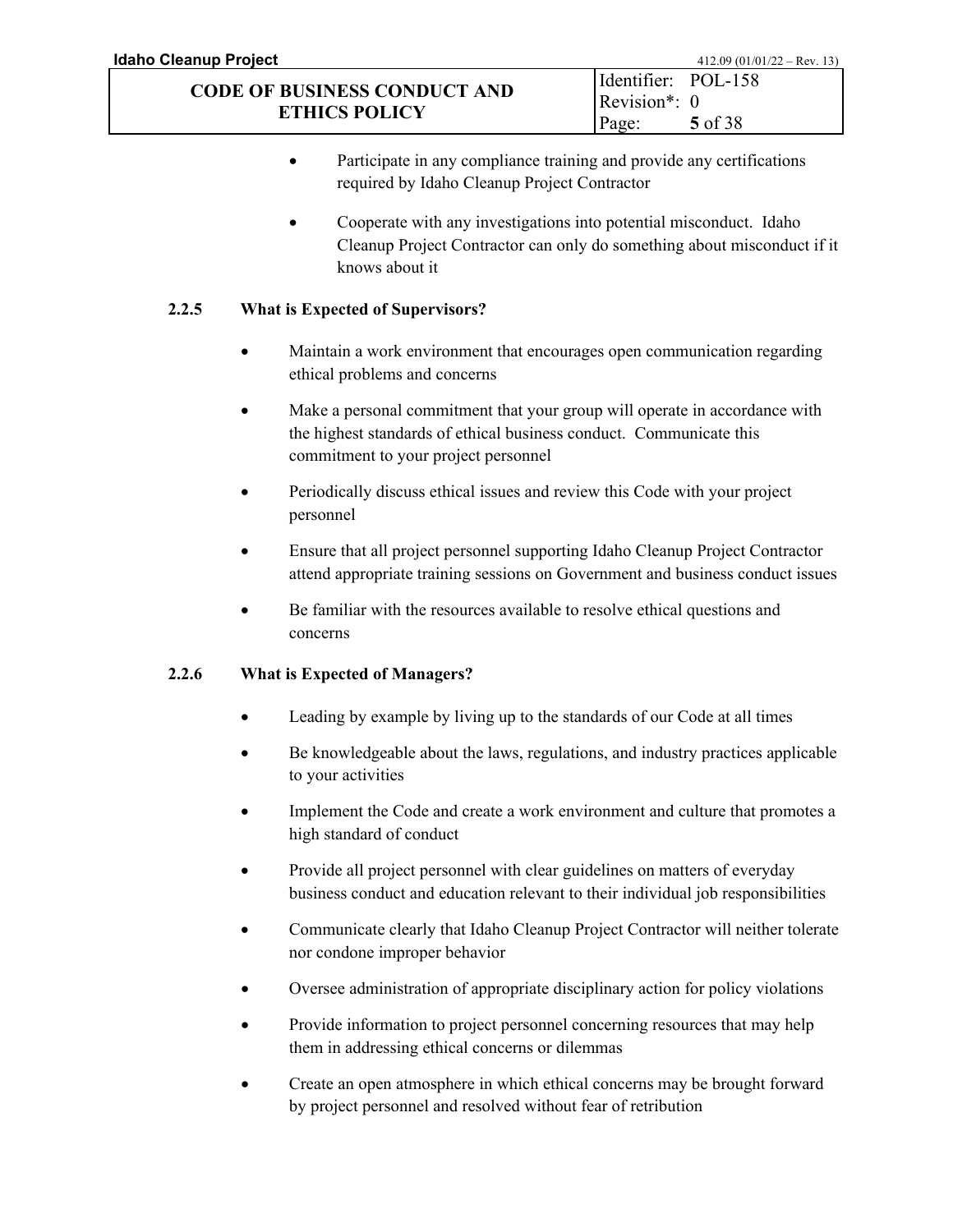• Protect the confidentiality of employee reports, to the extent practical, and advise project personnel of the outcome of such reports

#### **2.2.7 What is Expected of Our Business Partners?**

We expect subcontractors, consultants, agents, suppliers and other third-party providers to act in a manner consistent with PGDP D&R Business Conduct and Ethics Expectations for Suppliers and Contractors, which reflect our values and Code.

#### **2.2.8 What about Updates and Revisions to Our Code?**

• Our Code may occasionally be updated or amended to reflect changes in laws and our policies and practices. The most current and authoritative version of our Code is always available on the Idaho Cleanup Project Contractor Intranet, or from the Idaho Cleanup Project Contractor human resources department.

#### **2.2.9 What are the Consequences of Violating Our Code?**

• Violations of this Code can result in disciplinary action, up to and including removal from the project or termination. In appropriate cases, Idaho Cleanup Project Contractor may also refer misconduct to appropriate authorities for prosecution. This may subject the individuals involved to civil and criminal penalties.

#### **2.2.10 Remember: Speak up. If in doubt, ask.**

#### <span id="page-6-0"></span>**2.3 Doing the Right Thing**

- **2.3.1** At times, you might be unsure about what the right thing to do in a business situation. If you are ever unsure how to proceed, don't take the action. Instead, step back from the situation and consider these questions:
	- Is it legal? Have I checked with the Idaho Cleanup Project Contractor Legal Department, or human resources department, or Idaho Cleanup Project Contractor subject matter expert?
	- Is it in line with our core values of safety, integrity, teamwork, and excellence?
	- Does it comply with our Code and other policies and practices?
	- Am I involving the right people in this decision?
	- What would my family, friends, manager, or co-workers think?
	- Would it be fair to everyone involved?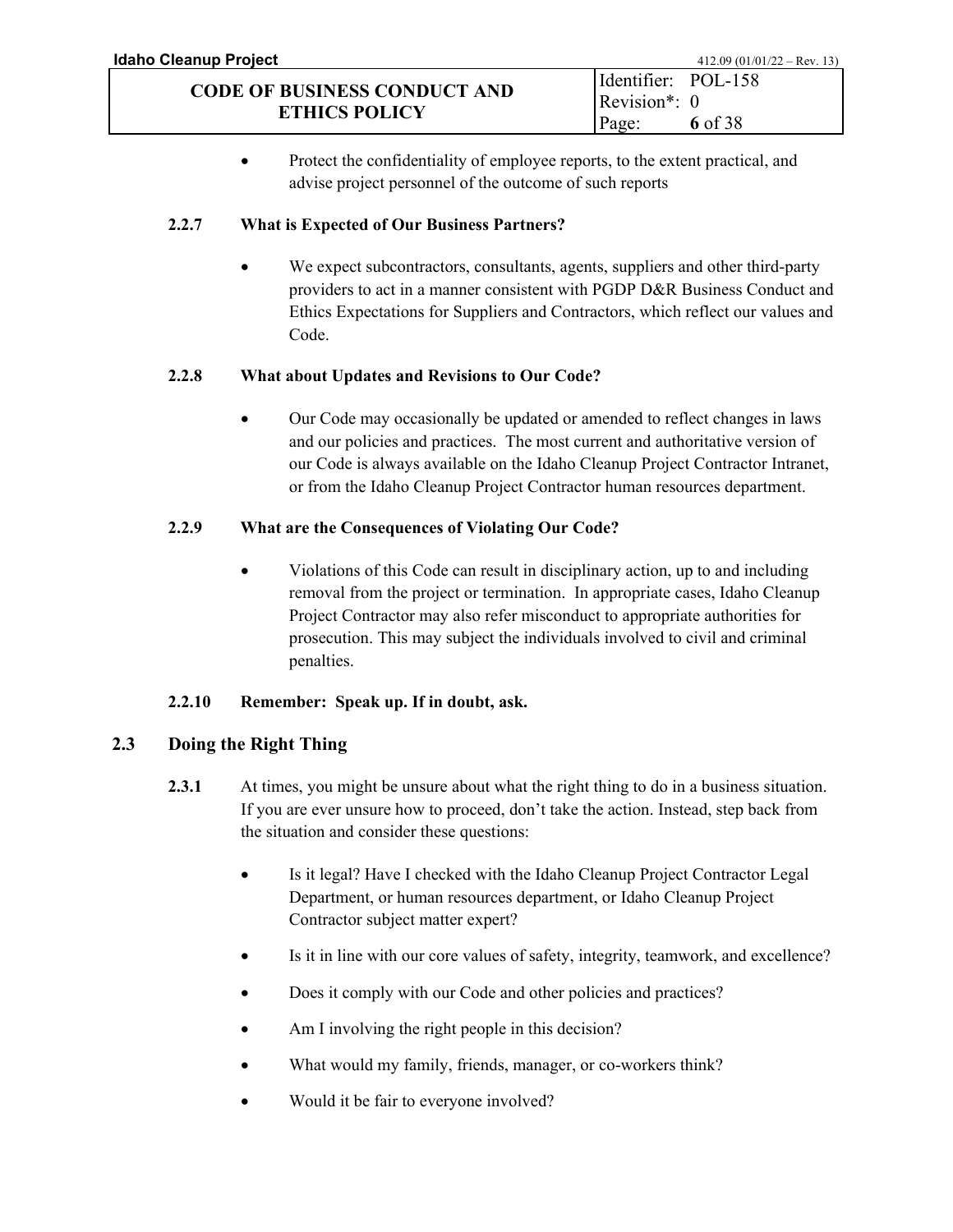- Would I feel okay about my actions if I read about them in a newspaper or had to explain them to a judge or jury?
- Could it harm Idaho Cleanup Project Contractor's reputation, or the reputation of its parent companies?
- **2.3.2** If you hesitate when answering, or if you answer "no" to any of these questions, don't take the action. Instead, seek guidance by following the steps set forth in section 3 of our Code, "Getting Help and Reporting Concerns." Always take personal responsibility for doing the right thing.

## **2.3.3 Remember**:

- If you know it's wrong, don't do it
- If in doubt, ask. Set an example for others
- Don't ignore what you believe to be illegal or unethical conduct
- Looking the other way is not acceptable, so speak up
- Keep asking until you get an answer you are comfortable with
- Take responsibility for doing the right thing

## <span id="page-7-0"></span>**2.4 Getting Help & Reporting Concerns**

## **2.4.1 Whom Should I Contact with a Question or Concern Related to Our Code?**

- If you are ever unsure about the right thing to do in a business situation, you should seek guidance. If appropriate, you should discuss the question or concern directly with the person involved. You also are encouraged to contact your immediate supervisor. However, if you are uncomfortable discussing the matter with your supervisor or his or her response is not adequate, you should contact one of the following:
	- The human resources department
	- The legal department
	- Another supervisor (and up the reporting structure as necessary)
	- A Idaho Cleanup Project Contractor subject matter expert
	- Jacobs Integrity Hotline
- In addition, you have an obligation to contact any of these resources. Reporting suspected misconduct to these resources contributes to our ethical culture and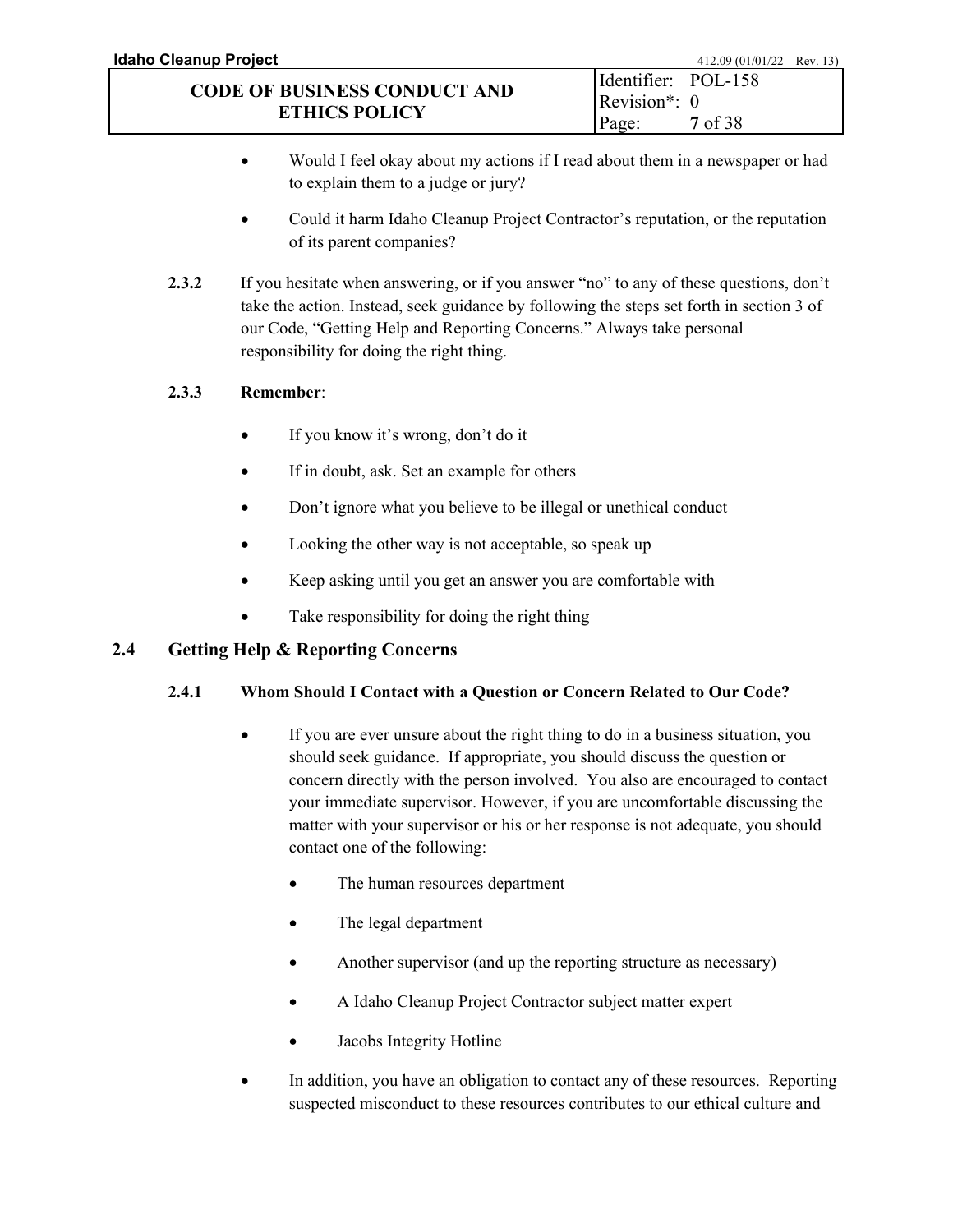helps Idaho Cleanup Project Contractor minimize any damage to our fellow project personnel, other stakeholders, company, and brand. Not reporting violations of our code could result in discipline.

Page:

**8** of 38

#### **2.4.2 What Happens When I Contact the Jacobs Integrity Hotline?**

• The Jacobs Integrity Hotline is available to employees and others who wish to report noncompliance or suspected violations of law and policy, or to seek guidance on specific situations regarding Jacobs policy. The hotline is available 24 hours a day, 7 days a week. Reports may be made anonymously at [https://integrity.jacobs.com](https://integrity.jacobs.com/) or by calling 1.844.543.8351. Jacobs strictly prohibits any form of retaliation against an employee who makes a report in good faith out of genuine concern. In situations where you prefer to place an anonymous report in confidence, you are encouraged to use this hotline, hosted by a third party hotline provider, EthicsPoint. After you complete your report you will be assigned a unique code called a "report key." Write down your report key and password and keep them in a safe place. After **5-6** business days, use your report key and password to check your report for feedback or questions.

#### **2.4.3 How Are Reports Handled?**

• Idaho Cleanup Project Contractor investigates all Hotline reports and is committed to maintaining confidentiality to the maximum extent possible. The company will disclose the information you provide in reports will be disclosed only on a strict need-to-know basis.

#### **2.4.4 What If I Am Concerned about Retaliation?**

• Idaho Cleanup Project Contractor will not tolerate any form of direct or indirect retaliation that arises from reporting suspected illegal or unethical conduct in good faith or cooperating with an investigation. If a report is made in good faith, you will be protected even if the concern turns out to be unsubstantiated. If you suspect you are experiencing retaliation, you should contact the human resources department or Jacobs Integrity Hotline. Retaliating against someone who makes a report in good faith or cooperates with an investigation will result in prompt and strong disciplinary action, up to and including termination.

#### **2.4.5 Other Ethics Hotlines**

- Several relevant federal agency hotlines for reporting waste, fraud, abuse, or ethics concerns are listed below:
	- Department of Energy IG: 1.800.541.1625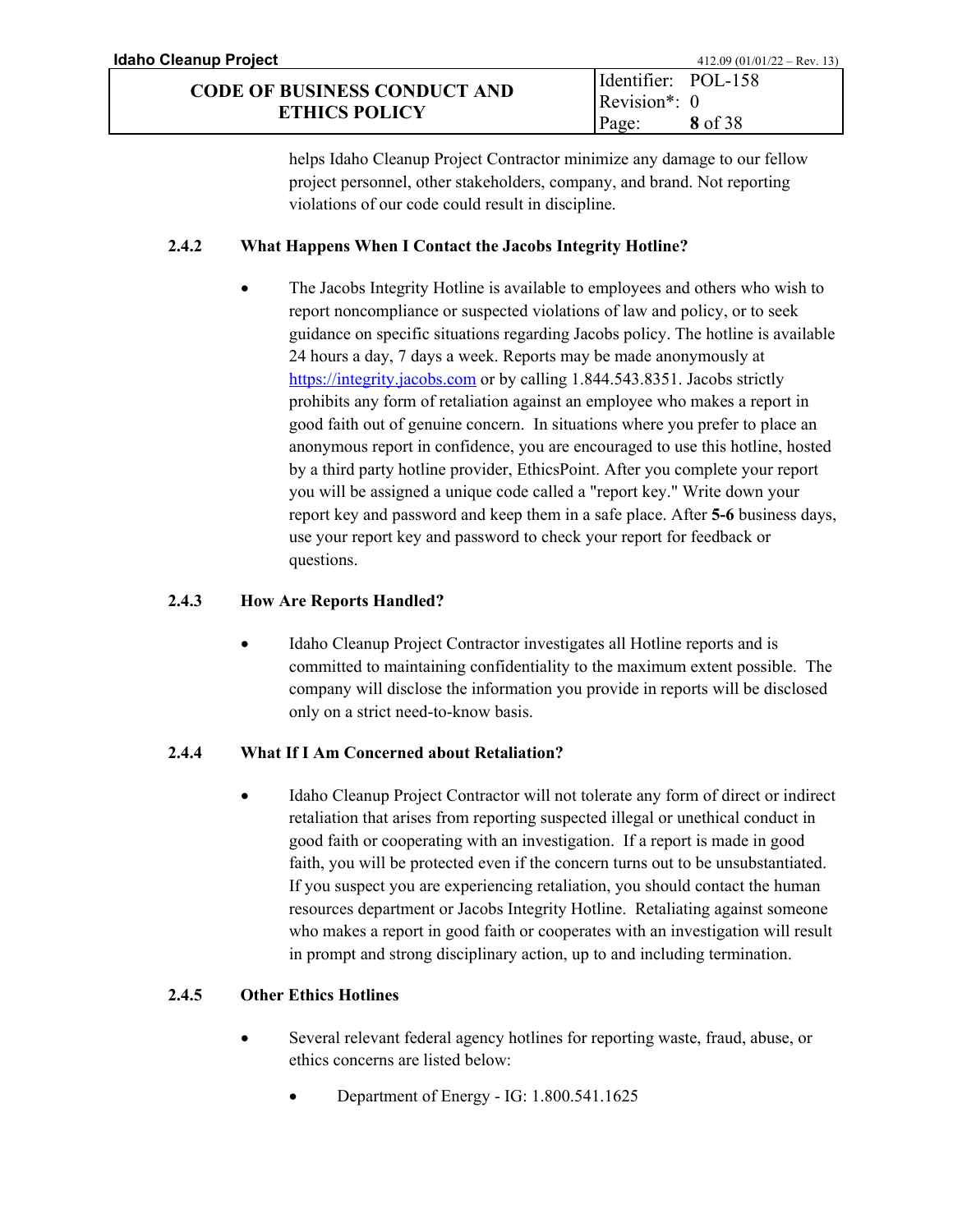- Department of Labor: 1.800.347.3756
- Equal Employment Opportunity Commission: 1.800.849.4230
- Small Business Administration: 1.800.767.0385

#### <span id="page-9-0"></span>**2.5 5.0 Treating Your Fellow Project Personnel Fairly**

#### **2.5.1 Diversity and Inclusion**

- Diversity and inclusion are embedded in Idaho Cleanup Project Contractor's values. Our workforce comprises skilled professionals and craft personnel who are dedicated to achieving excellence in the Department of Energy's mission at the Idaho Cleanup Project Contractor site. Our Project's goal is to sustain its diverse workforce by leveraging each individual's knowledge and talents while promoting cross-cultural understanding and collaboration.
- To this end, you are expected to demonstrate dignity and respect for all Idaho Cleanup Project Contractor personnel by valuing the diverse backgrounds, experiences, and ideas present among your colleagues. You must also promote an inclusive work environment by practicing appropriate and fair behaviors towards all project personnel, customers and individuals in our communities.

#### **2.5.2 Fair Employment Practices**

Idaho Cleanup Project Contractor is an equal opportunity employer that recognizes the value of a diverse workforce. Idaho Cleanup Project Contractor has established standards so that our project personnel are treated with respect and fairness and are free from all forms of discrimination. All project personnel decisions—such as hiring, promotion, pay, termination training opportunities, and job assignments—must be based on merit, not a person's legally protected characteristics. Such characteristics may include gender, race, color, religion national origin, sexual orientation, marital status, age, disability, pregnancy, veteran status, and other characteristics protected by law.

#### **2.5.3 Harassment-Free Workplace**

• Our project personnel should work in a safe and professional atmosphere where merit and competence are rewarded, and diversity and trust are promoted. Harassment has no place at the Idaho Cleanup Project Contractor and will not be tolerated. Harassment can take many forms, including verbal remarks, physical advances, or visual displays. It may come from co-workers, supervisors, suppliers, contractors, or customers. Harassment has the purpose or effect of creating an intimidating, offensive, or demeaning environment.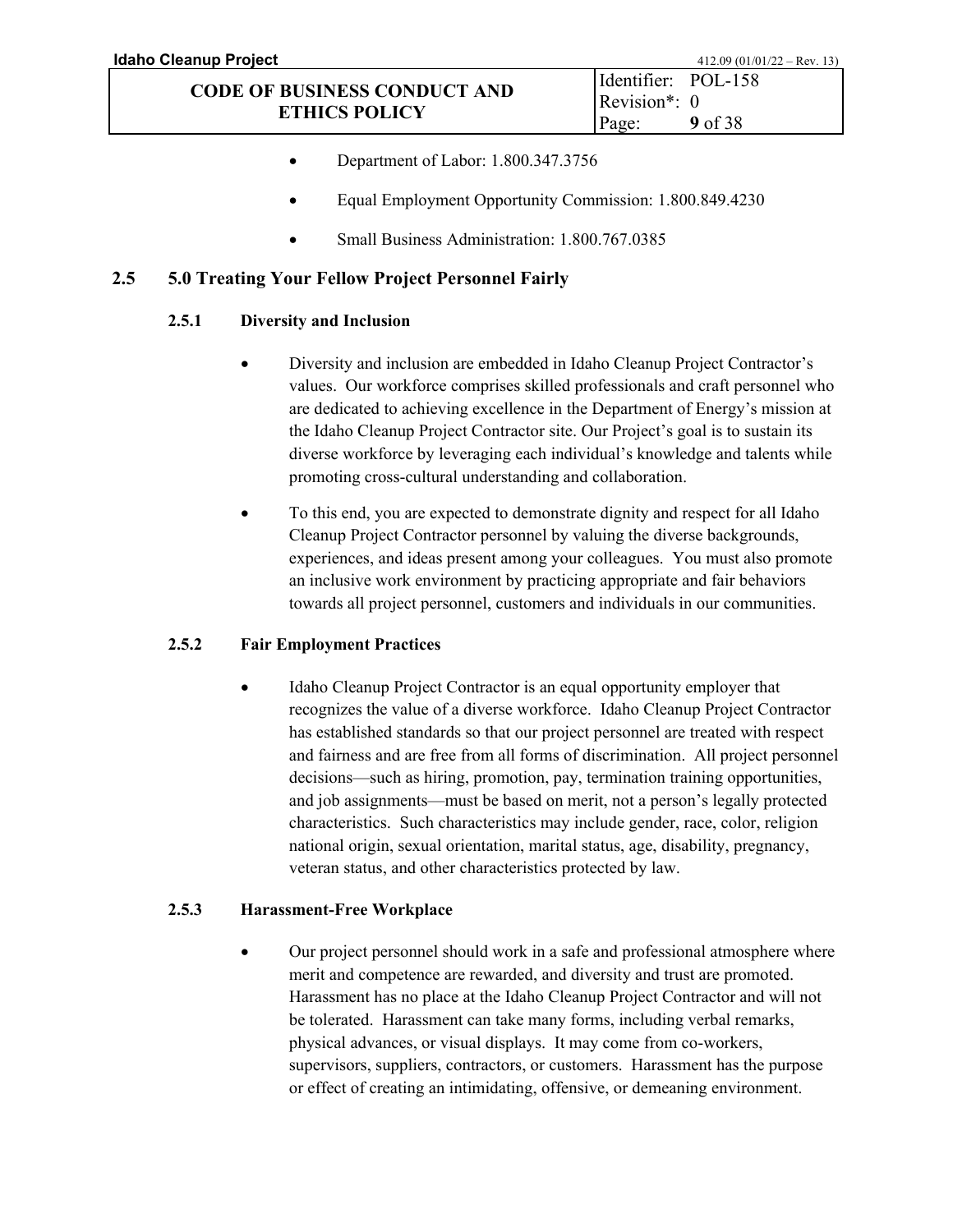• Harassment may be sexual or nonsexual in nature. Sexual harassment may include unwanted advances, inappropriate sexual jokes, sexually suggestive comments, touching, requests for sexual favors, and inappropriate comments about appearance. Other examples of harassment may include offensive comments, jokes, or pictures related to race, religion, ethnicity, gender, or age.

Page:

**10** of 38

#### **2.5.4 Employee Personal Information**

**ETHICS POLICY**

- For personnel, payroll, health care benefits, and other routine operations, Idaho Cleanup Project Contractor maintains and uses private and sensitive personal information about project personnel (such as personal contact information, identification numbers, resumes, and compensation data) for legitimate business purposes.
- Any project personnel with access to this information must follow all applicable data privacy laws and Idaho Cleanup Project Contractor's policies and practices regarding the handling of such information. Project personnel whose jobs involve this information must respect information privacy by only accessing and sharing confidential project personnel data for legitimate business purposes, with appropriate authorization, and on a need- to-know basis. Do not repeat or discuss this information with anyone who does not have an authorized business need to know it. Misuse or unnecessary access to sensitive project personnel information can result in prompt and strong disciplinary action, up to and including termination or criminal prosecution by the appropriate authorities.
- **Q: In my department, there are employees of all ages and I am among the older group. I heard two managers talking about how they need to promote more "younger" people because they have more energy and drive and because they aren't going to retire for a long time. I worry that I will get passed over for promotions because of my age. What should I do?**
	- **A**: You should contact your supervisor or Human Resources manager so that the company can conduct a proper investigation to determine if age discrimination has occurred in practice, not just in conversation. Idaho Cleanup Project Contractor makes promotion decisions based on a person's skills, knowledge and ability. The company will not permit retaliation for reporting problems in good faith**.**
- **Q: I am an hourly employee and occasionally my supervisor has asked me to work off the clock. Is this appropriate?**
	- **A:** No. All non-exempt project personnel must be paid for all hours worked. Contact your Human Resources manager immediately with your concern.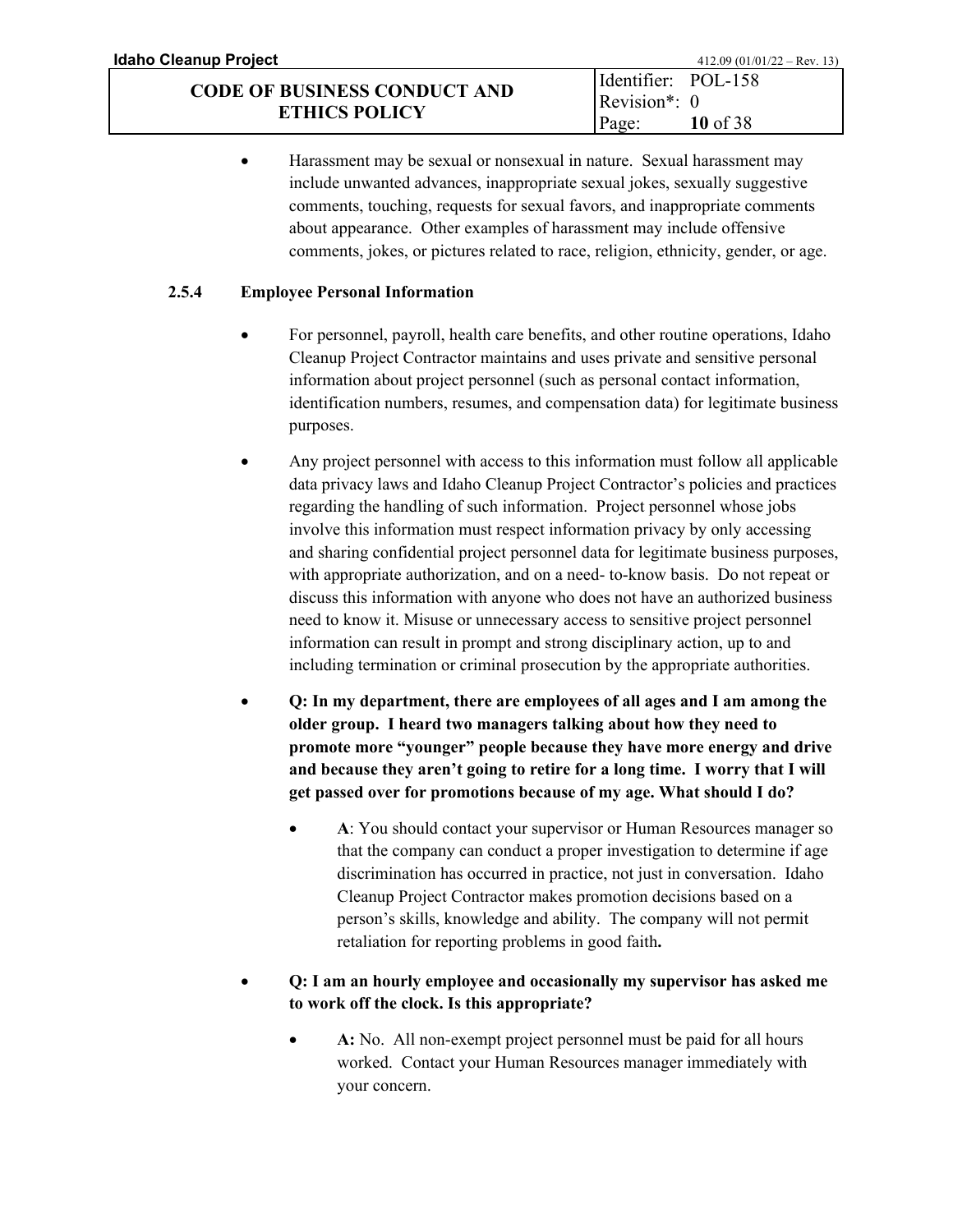- **Q: I work on a project and our customer has been overly flirtatious and has asked to come to my hotel room. I don't want to anger or upset the customer by saying "no" to him, but I don't know what to do.**
	- **A:** You should discuss the matter with your supervisor and/or your local Human Resources manager and tactfully tell the customer that you are not comfortable with his apparent advances and that you wish to keep the relationship purely professional.
- **Q: I am friends with a man who works in my department. Sometimes we share jokes that might be considered offensive in my office but we are careful to shut the door so no one hears. We also forward each other funny jokes via e-mail. Could this be considered harassing behavior even though it is between two friends and not shared with anyone who is offended?**
	- A: While the company does not attempt to regulate employees' private behavior, the situation you describe takes place on company property, on company time and on a company e-mail system. This behavior does not fit in our workplace, even in the privacy of your office.

## <span id="page-11-0"></span>**2.6 6.0 Health, Safety, & Environmental Protection**

#### **2.6.1 Our Commitment to Safety and Security**

• Everyone who works for or with Idaho Cleanup Project Contractor should know that safety is a core value. Idaho Cleanup Project Contractor is serious about its commitments to safety, health, environment, and security. Our reputation depends on our continued commitment to safety and the welfare of our project personnel. Providing a safe and secure work environment gives us a competitive advantage in attracting the best applicants, retaining our valuable workforce, and ensuring our customers trust.

#### **2.6.2 Safety**

- A detailed, site-specific safety plan is available on the internal employee website. You should report any violations of safety policies or potential hazards to your manager.
- Failing to properly report a safety violation or asking another employee not to report one is a violation of our code and may result in disciplinary action, up to and including termination.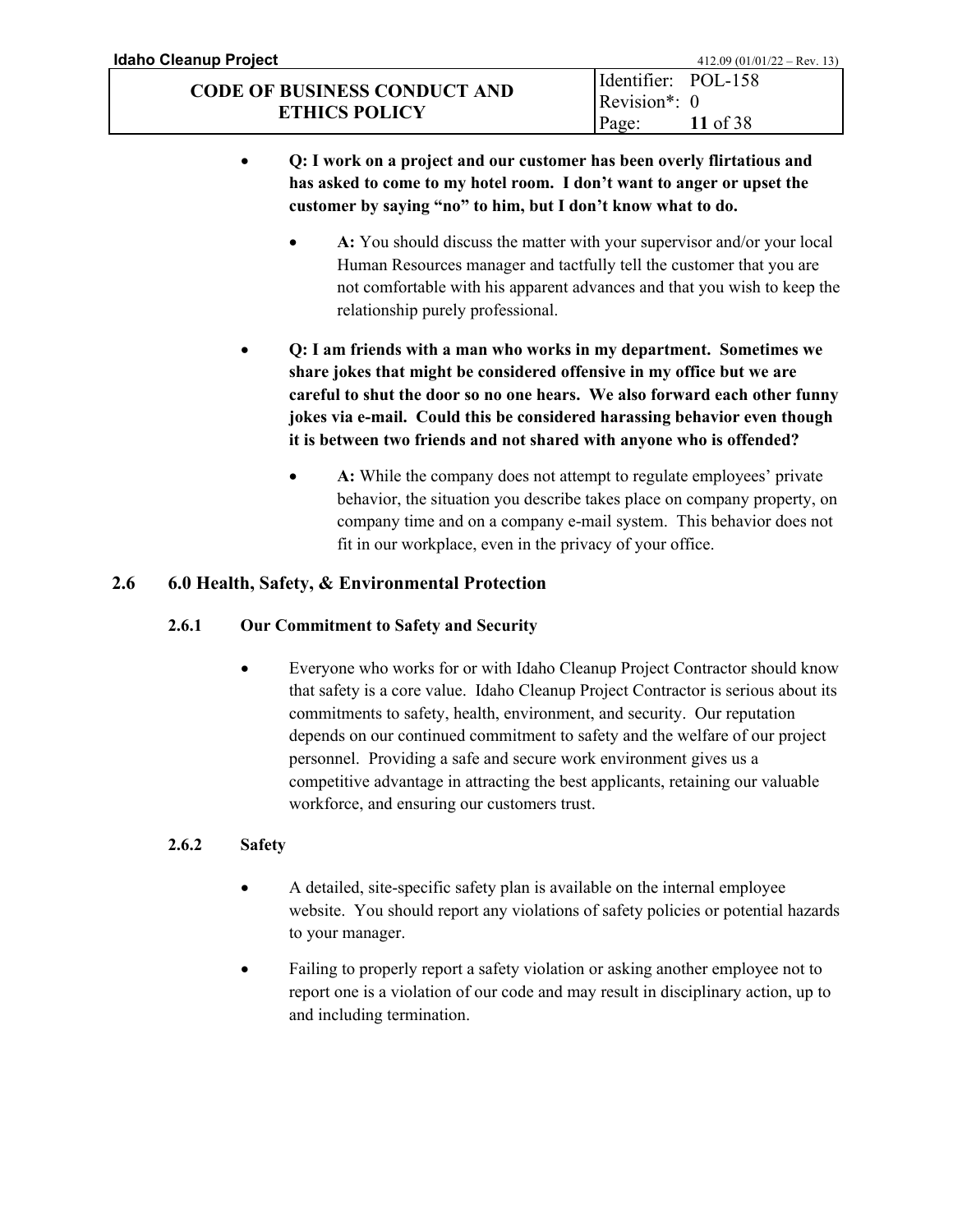#### **2.6.3 Nuclear Safety**

• Idaho Cleanup Project Contractor is committed to meeting all nuclear safety and safety-related quality standards on its nuclear projects. Everyone is responsible for ensuring that our work adheres to all applicable nuclear safety standards. You are expected and encouraged to identify and report nuclear safety concerns. Idaho Cleanup Project Contractor is committed to maintaining an open working environment in which all project personnel are free to identify and raise nuclear safety concerns.

#### **2.6.4 No Weapons or Workplace Violence**

• Personal weapons, such as guns that can be used to harm others, should never be brought to the workplace. Acts of violence, as well as threatening remarks or gestures, or other disruptive behavior in the workplace are unacceptable. Idaho Cleanup Project Contractor's weapons and violence policies on the Paducah Site align with the Department of Energy's policies regarding weapons and violence.

#### **2.6.5 Drug-and Alcohol-Free Workplace**

- Idaho Cleanup Project Contractor personnel may never work under the influence of or possess at work alcohol, illegal drugs, or prescription not used in accordance with a valid prescription. Project personnel must report to Idaho Cleanup Project Contractor their use of any prescription drug or any substance that might interfere with their ability to do their job safely and effectively. Idaho Cleanup Project Contractor policy prohibits the illegal use, sale, purchase, transfer, manufacture, possession, or impairing presence in one's system of controlled substances while on Idaho Cleanup Project Contractor premises or jobsite. Similarly, the use, sale, purchase, transfer, manufacture, or possession of alcoholic beverages by project personnel while on Idaho Cleanup Project Contractor premises is prohibited, except as authorized by Idaho Cleanup Project Contractor for Idaho Cleanup Project Contractor-sanctioned activities or events, such as a holiday party.
- Not reporting means we cannot correct a potential safety risk. We want employees to earn safety bonuses because of a truly safe work environment, not because injuries aren't reported.

#### **2.6.6 Protecting the Environment**

• Idaho Cleanup Project Contractor is fully committed to acting as an environmental steward as we decontaminate and decommission the Paducah Site. To protect the environment, you must know and follow the environmental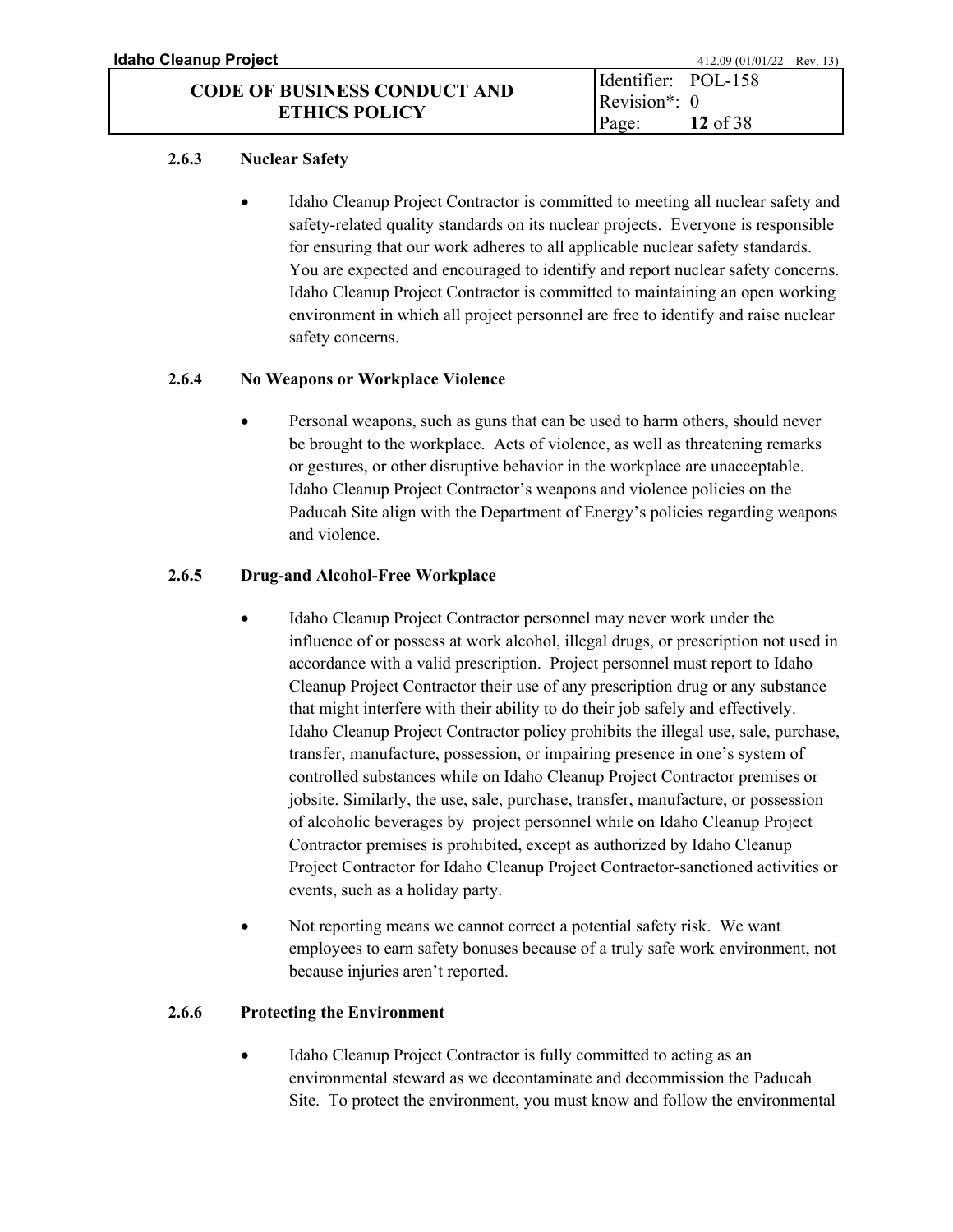| Idaho Cleanup Project               |                             | $412.09 (01/01/22 - Rev. 13)$ |
|-------------------------------------|-----------------------------|-------------------------------|
| <b>CODE OF BUSINESS CONDUCT AND</b> | Identifier: POL-158         |                               |
|                                     | Revision <sup>*</sup> : $0$ |                               |
| <b>ETHICS POLICY</b>                | Page:                       | 13 of 38                      |

policies and regulations that apply to your work. Achieving excellence demands that we have knowledge of and comply with applicable environment laws. Environmental laws can apply to many aspects of Idaho Cleanup Project Contractor's scope of work for the Department of Energy. Many incidents, such as accidental releases and spills of hazardous or toxic substances, must be promptly reported to Idaho Cleanup Project Contractor law department and the appropriate Government agencies.

- Environmental laws are aggressively enforced. Project personnel who engage in conduct contrary to these laws may face serious consequences, including criminal prosecution, and may subject Idaho Cleanup Project Contractor to fines and other penalties. It is important to note that prosecutions are not solely limited to willful violations. Under certain circumstances, supervisory personnel may be held individually liable for the conduct of those under their direction and control, regardless of whether they personally participated in an act of noncompliance. Because of this it is important for supervisors and managers to understand the environmental laws specific to their work scopes.
- **Q: We have come across an unanticipated small scope of work that requires our employee to work at a height, but there is no place to safely tie-off. It should only take a couple of minutes to complete. The customer is pressuring us to stay on schedule and within budget. An aerial lift will increase our time and budget. Can we proceed since we can likely get the job done without disruption?**
	- A: No. Even if the customer pressures you to "just get the job done," do not proceed. Stop work and determine an appropriate means to prevent the employee from falling. Precautionary measures to protect the wellbeing of our employees must never be compromised. Schedule and budget impacts are never good reasons to put an employee in harm's way.
- **Q: A new set of steel stairs has been installed at our project, and one of the steps is uneven. While coming up the stairs yesterday, I stumbled forward and scraped my shin on the grating. This does not seem like a big deal, and I don't want my manager to think I'm a troublemaker. Do I need to report it?**
	- A: Yes. Always report all incidents and near misses. Your injury could get worse if not treated early on, and the uneven step could cause more severe incidents if not reported and corrected. You will never be punished for reporting an incident or near miss, whereas you may be punished if you do not report.

#### **2.6.7 REMEMBER: SAFETY IS EVERYONE'S RESPONSIBILITY.**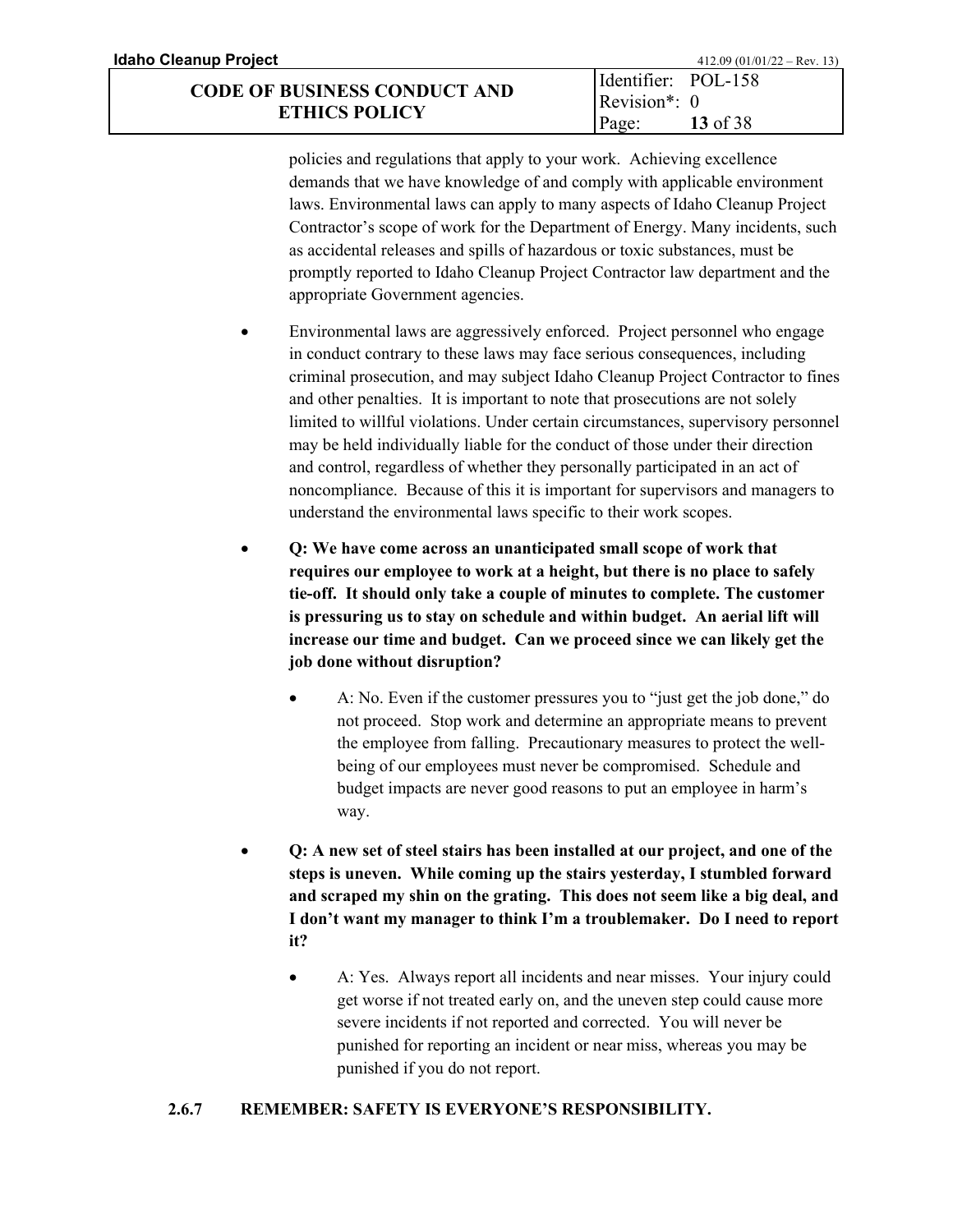#### <span id="page-14-0"></span>**2.7 Ensuring Proper Financial Controls & Transparency**

#### **2.7.1 Accurate, Full and Fair Disclosure**

- As a Government contractor, proper financial reporting and transparency is extremely important for Idaho Cleanup Project Contractor. Project personnel shall never provide inaccurate or misleading information to a Government customer. All information we give to our customer must be complete and accurate.
- The accuracy and transparency of the information we give to our customer, the Department of Energy, depends on every employee properly recording information such as time charges, change orders, project estimates, miscellaneous expenses, costs, bills, payroll, and regulatory data. You must properly verify that any financial information for which you are responsible is accurate, complete, and timely. Managers must take responsibility that adequate resources and oversight are devoted to properly implementing and following reporting and transparency controls on all aspects of Idaho Cleanup Project Contractor's business.
- Because projects take months or years to complete Idaho Cleanup Project Contractor uses trained financial estimators to determine how much revenue and profit can be recognized for reporting financial results. These estimates depend on the accuracy of information provided by project managers and personnel.
- Managers must take responsibility that adequate resources and oversight are devoted to properly implementing and following financial controls at all times.

#### **2.7.2 Change Orders**

- When Government representatives request work that is different from, or in excess of, that prescribed by our contract, we must obtain the contracting officer's written direction before proceeding. While we must always strive to please our customers, acceptance of changes from anyone except the contracting officer could jeopardize Idaho Cleanup Project Contractor's ability to obtain compensation for the change in scope. Contractual notification requirements related to changes vary depending on the type of contract.
- Idaho Cleanup Project Contractor personnel understand what we must do and when we must do it if the Government changes its contract requirements.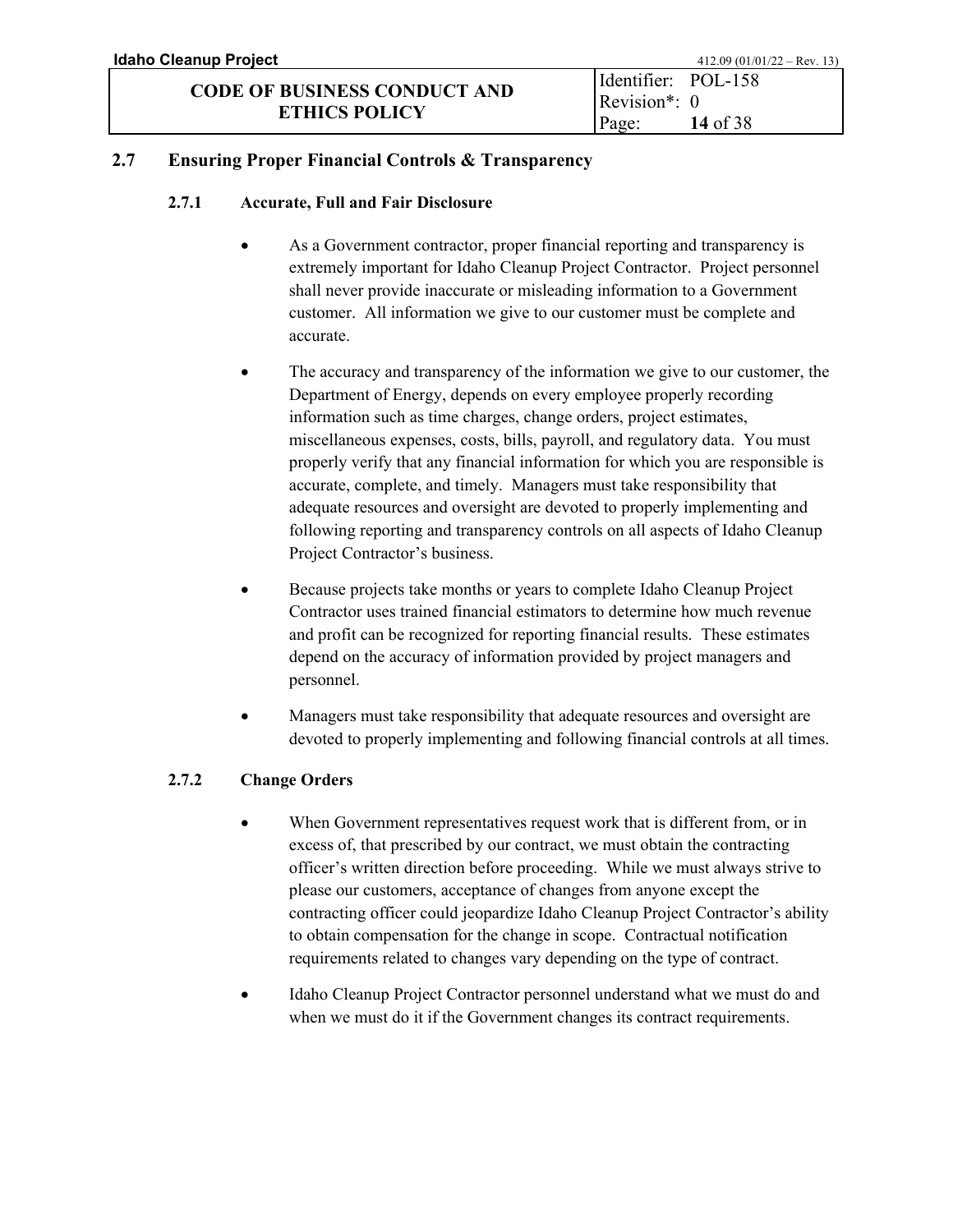#### **2.7.3 Pressure to Meet the Numbers**

- At Idaho Cleanup Project Contractor, while we take job performance extremely seriously, we never let pressure to "meet the numbers" compromise our integrity.
- Never alter financial or other data to meet targets, to help boost Idaho Cleanup Project Contractor's financial figures or stock price, to "save jobs," meet incentives or bonus plan targets, or for any other reason not related to actual financial performance
- Never delay reporting negative financial results to management until the last minute. All financial information—whether positive or negative—needs to be reported accurately and timely
- Never inappropriately hold back reserves, profits or other contingencies when a project is doing well to protect against possible bad numbers at a later time
- Never pressure or ask another employee to inappropriately alter, delay or hide financial results or other information

#### **2.7.4 Insider Trading is Prohibited**

- You may come across inside information about the parent companies, or inside information about that could affect the financial performance of Idaho Cleanup Project Contractor Corporation. Buying the Idaho Cleanup Project Contractor or selling the securities of a company while you are aware of inside information about that company is considered "insider trading." This is illegal, and so is "tipping," or advising others to buy or sell securities based on inside information. "Inside information" is material information that is not available to the public that a reasonable investor would likely consider important in making a decision to buy or sell a security.
- Remember that even information about events or actions that are not certain to happen, can be considered inside information.
- Is important for all project personnel to keep inside information confidential and not discuss it or allow it to be overheard by anyone inside or outside the company, except on an authorized need-to-know basis. Examples of inside information may include:
	- Financial information or data such as earnings or forecasts
	- Winning or losing a significant new or existing award
	- Financial problems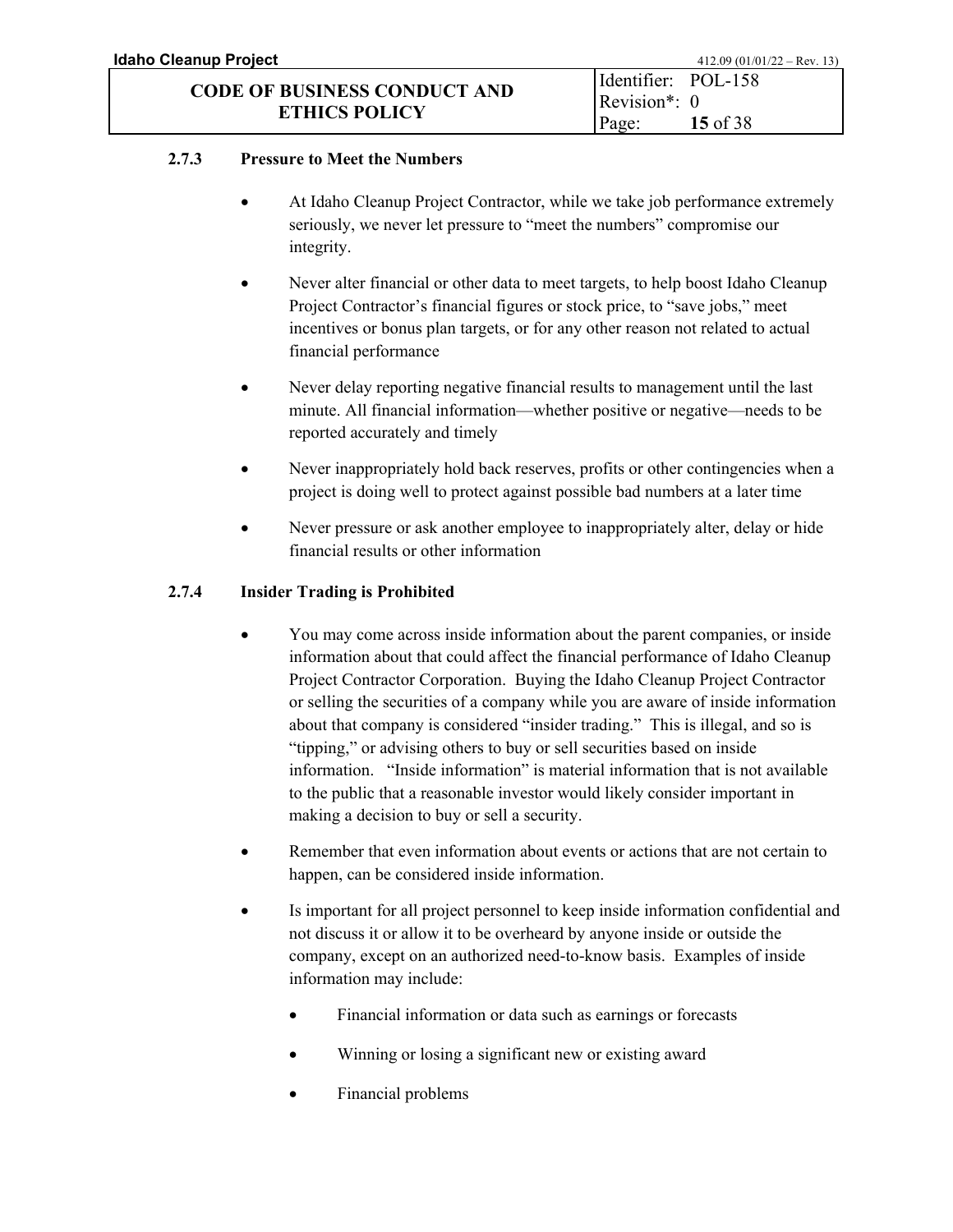- Changes in senior management
- Significant or expected developments in litigation or Government investigations
- Changes in a company's outside auditor or notification from auditors regarding financial statements

### **2.7.5 When Can I Trade?**

• Once material information has been disclosed publicly to the marketplace through established channels, and the public has had enough time to absorb the information (typically considered to be three days), you may trade securities in Idaho Cleanup Project Contractor Corporation or other related companies.

#### **2.7.6 Outside Inquiries and Presentations**

- Only designated Idaho Cleanup Project Contractor spokespersons may speak about Idaho Cleanup Project Contractor's financial or performance status to the media. If a member of the media or a stock market analyst contacts you for information you should direct them immediately to Idaho Cleanup Project Contractor public affairs department.
- If your job requires that you make presentations to outside groups, such as at professional conferences and training seminars, you must be particularly cautious. Any presentations that contain non-public financial or proprietary information or processes must be approved in advance by the Law Department.

#### **2.7.7 No Misrepresentation**

- Do not misrepresent yourself or Idaho Cleanup Project Contractor to anyone. If you believe there has been a misunderstanding, try to clarify the situation immediately. Honesty is an integral part of ethical behavior, and trustworthiness is essential for good, lasting relationships.
- **Q: My project manager asked me to change the financial forecast for a project based on incorrect information. There doesn't appear to be any real basis for this change and it will impact the project earnings. I'm worried that if I don't follow my manager's request, my manager will be angry with me. What should I do?**
	- A: You should first try to explain your concern to your project manager to make sure he or she understands the problem. If this does not resolve the problem, you should report the matter to one of the resources listed in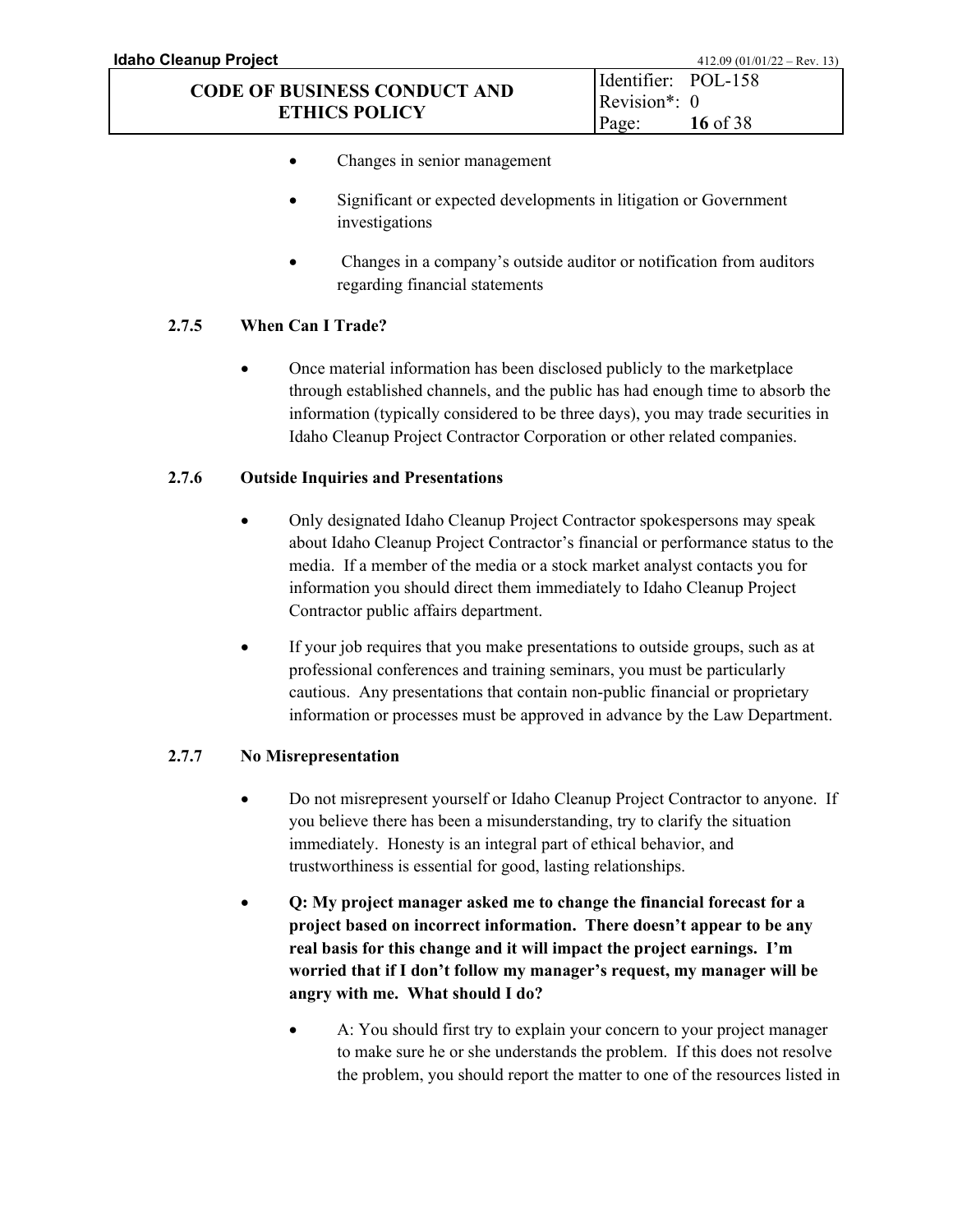"Getting Help and Reporting Concerns." Don't fear retaliation for making a report in good faith.

### <span id="page-17-0"></span>**2.8 Avoiding and Resolving Conflicts of Interest**

#### **2.8.1 Organizational Conflicts of Interest**

Idaho Cleanup Project Contractor is subject to special rules related to organizational conflicts of interest (OCI) as a U.S. Department of Energy (DOE) contractor. This occurs when, because of a pre-existing business relationship or project, Idaho Cleanup Project Contractor has a potentially unfair competitive advantage or could be seen as biased in obtaining or performing Government work. Our company must promptly disclose all actual or potential organizational conflict of interest situations to the Government, so be sure to alert your supervisor and the Law Department promptly if you become aware of such a situation. Often, safeguards can be put in place to mitigate potential issues and allow us to perform that work.

#### **2.8.2 How Can I Know Whether a Conflict of Interest Exists?**

- A conflict of interest occurs when your personal or financial interests interfere with your ability to make sound and objective business decisions on Idaho Cleanup Project Contractor's behalf. You need to avoid any situation that creates even the appearance of this kind of bias. A perceived conflict of interest that calls into question our business integrity can be as damaging to our reputation and business as the existence of an actual conflict.
- To determine whether a conflict of interest exists, you should ask yourself:
	- Does this situation make me feel uncomfortable?
	- Would the action have the potential to affect my ability to make sound business decisions?
	- Could it influence my objectivity or appear to do so?
	- Would my co-workers think the situation could affect how I do my job?
	- Would it look suspicious to someone outside our company, such as a customer, supplier, shareholder or the media?
	- Would it take revenue or profit away from Idaho Cleanup Project Contractor?
	- Would I benefit financially or personally?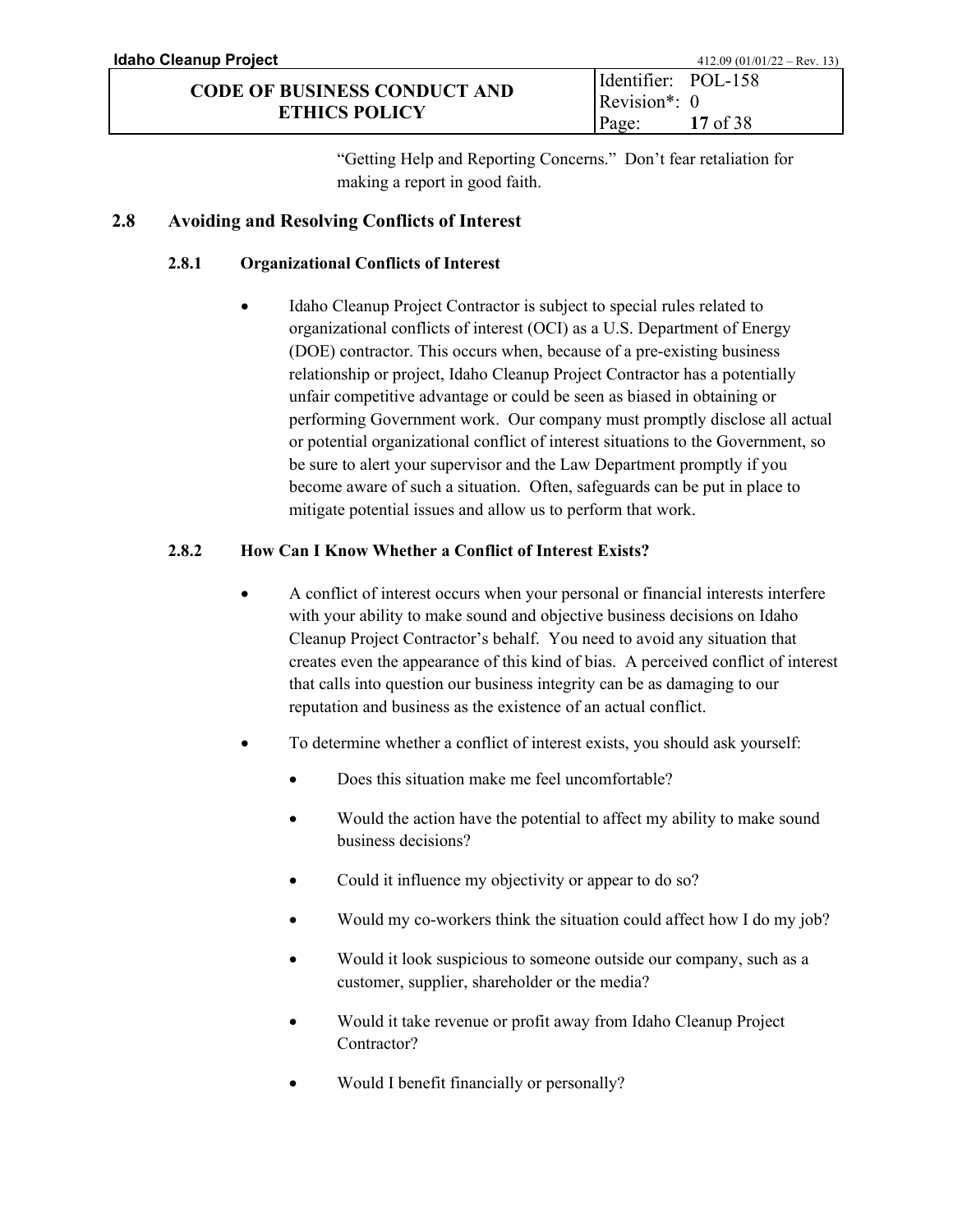- If you answered "yes" to any of these questions, you should discuss the activity, financial interest, or relationship with your supervisor or the human resources department immediately.
- The following sections discuss some common areas in which conflicts of interest might arise.

### **2.8.3 Outside Jobs and Activities**

- Outside jobs and activities can affect your ability to do your work on the Idaho Cleanup Project Contractor without bias. Examples of inappropriate outside jobs and activities include:
	- Working for, or providing services to, an actual or potential Idaho Cleanup Project Contractor competitor, customer, supplier, subcontractor or agent while working for Idaho Cleanup Project Contractor or its subcontractors
	- Using Idaho Cleanup Project Contractor assets, contacts or other resources to start or support another business or nonprofit organization

#### **2.8.4 Corporate Opportunities**

• You may learn about business opportunities through the course of your Idaho Cleanup Project Contractor work. IDAHO CLEANUP PROJECT CONTRACTOR's interests must come ahead of your personal interests. You cannot take advantage of such an opportunity that rightfully belongs to IDAHO CLEANUP PROJECT CONTRACTOR, Idaho Cleanup Project Contractor, or one of its subsidiaries. This applies whether the opportunity would be for your own benefit or passed on to someone else for his or her personal benefit. In addition, you should never take advantage of any business opportunity that competes with IDAHO CLEANUP PROJECT CONTRACTOR, Idaho Cleanup Project Contractor, or one of its subsidiaries.

## **2.8.5 REMEMBER: HAVING A CONFLICT OF INTEREST IS NOT NECESSARILY A VIOLATION OF OUR CODE, BUT FAILING TO DISCLOSE IT ALWAYS IS.**

#### **2.8.6 Public Service**

• Many Idaho Cleanup Project Contractor personnel participate actively in civic life. Idaho Cleanup Project Contractor commends and encourages public participation. This participation may include philanthropic, professional, national, regional, religious, or community organizations. In that role, however,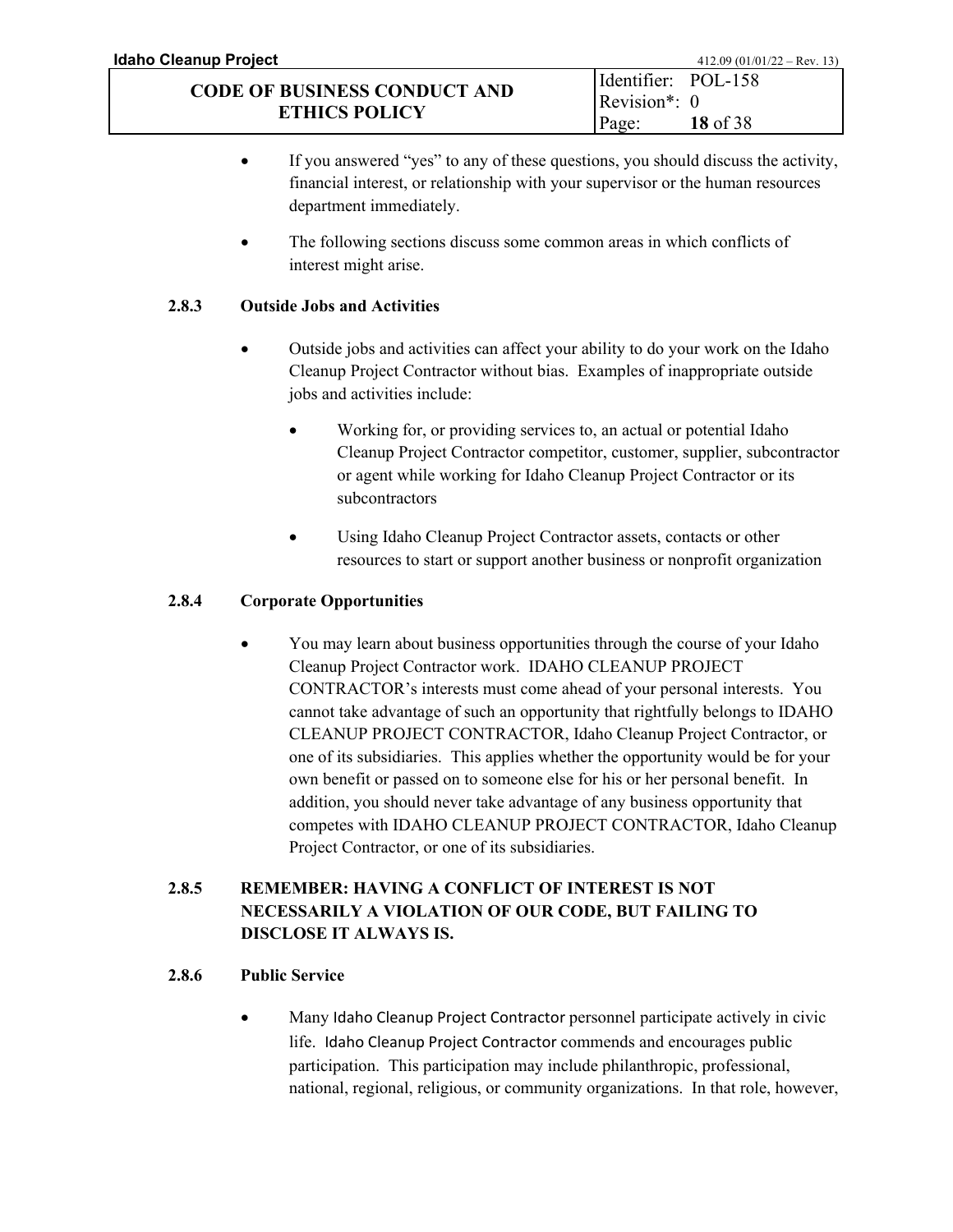you may at times find yourself in a difficult or awkward situation. For example, you may be a member of a board or committee confronted with a decision involving Idaho Cleanup Project Contractor. In these circumstances, your interest in Idaho Cleanup Project Contractor on the one hand and your obligation to the civic organization on the other may pull you in opposite directions. In such cases, the policy requires you to abstain from the decisionmaking and to notify your supervisor of your abstention. When you abstain, you should make it clear that you are a Idaho Cleanup Project Contractor project personnel and that you are doing so to avoid a conflict of interest—or the appearance of one. This will head off future charges that you tried to conceal your association with the Idaho Cleanup Project Contractor.

• When you speak out on public issues when involved with these organizations, make sure that you do so as an individual. Do not give the appearance that you are speaking or acting on Idaho Cleanup Project Contractor's behalf.

## **2.8.7 Activities and Ownership Stakes of Close Family Members and Friends**

- The activities of close family members and friends may also lead to potential conflicts of interest. For this reason, you should not be involved in the hiring or supervision of a supplier, subcontractor, agent, or consultant where your close family member or friend works or has a significant ownership stake.
- A "close family member" is any person closely connected to you by blood, marriage, or close affinity (for example, a spouse, significant other, sibling, grandparent, brother-in-law, etc.), such that your impartiality might be perceived to be affected by the relationship. The term also refers to a domestic partner and the domestic partner's child, parent, sibling, half-sibling, grandparent, grandchild, or stepparent.
- When a family or romantic relationship exists between project personnel working together, real or perceived preferential treatment or tension may exist. Neither employee should be in a position where he or she has decision-making authority over the other employee. Again, the important thing to remember is that you must avoid even the appearance of bias.

## **2.8.8 Financial Investments**

• You must be careful that your investments, or those of your close family members or friends, do not impair your ability to make objective decisions on behalf of Idaho Cleanup Project Contractor. Having a significant financial investment in a company that does business with, seeks to do business with or competes with Idaho Cleanup Project Contractor or other Idaho Cleanup Project Contractor companies may create a conflict of interest, depending on the size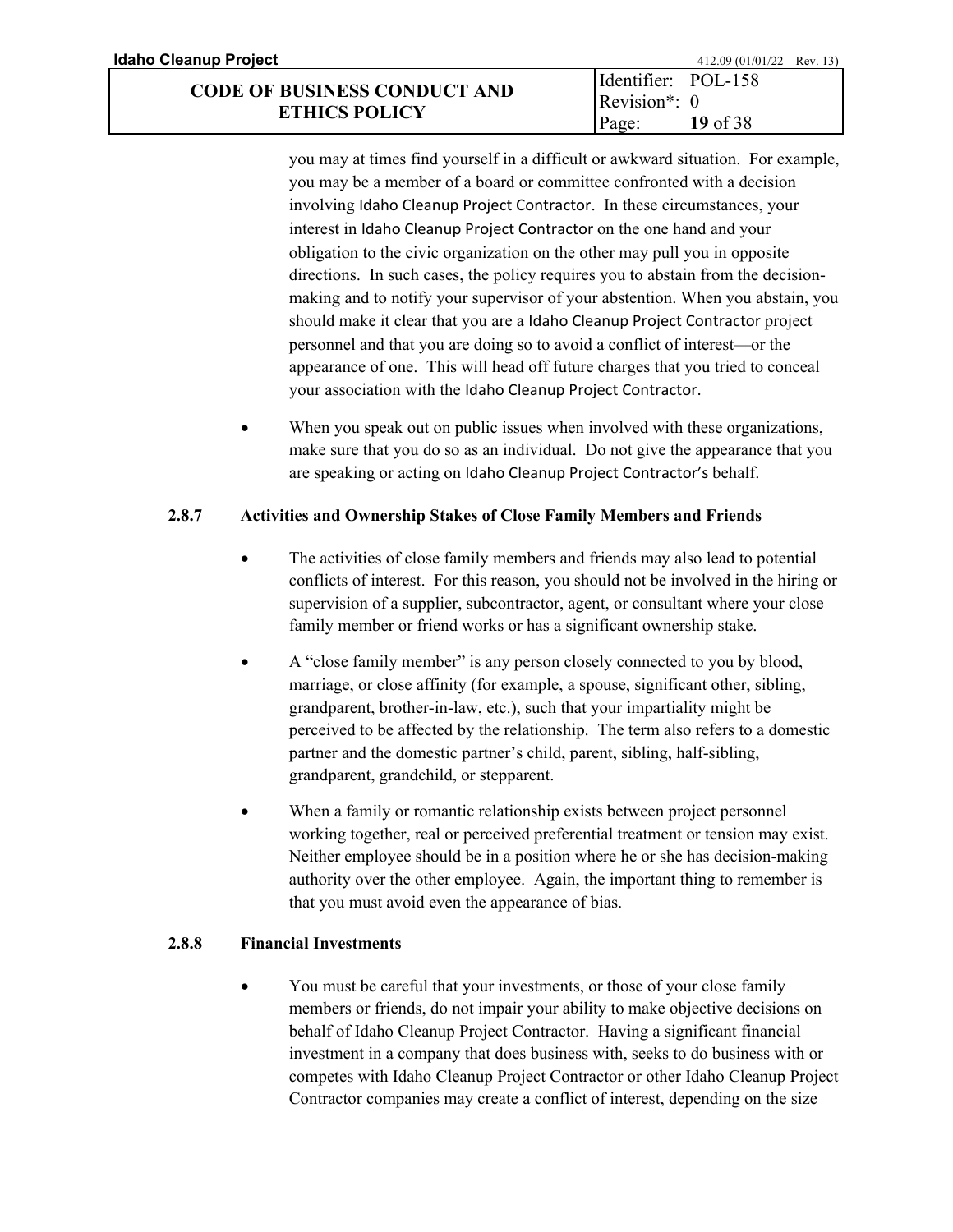| Idaho Cleanup Project                                       |                       | $412.09 (01/01/22 - Rev. 13)$ |
|-------------------------------------------------------------|-----------------------|-------------------------------|
|                                                             | Identifier: POL-158   |                               |
| <b>CODE OF BUSINESS CONDUCT AND</b><br><b>ETHICS POLICY</b> | $\text{Revision*}: 0$ |                               |
|                                                             | Page:                 | $20$ of 38                    |

and type of your investment, your role in the company, and the business relationship between Idaho Cleanup Project Contractor and the other company. An interest is considered significant if it could impair, or reasonably appears to impair, your ability to act solely in the best interest Idaho Cleanup Project Contractor. Examples of conflicts of interest include having a significant investment in a:

- Supplier, if you have involvement with the selection of, assessment of, or negotiations with, the supplier
- Customer, if you are responsible for dealing with the customer
- Keep in mind that not all outside financial investments may result in a conflict of interest. This is why it is important to disclose any potential conflict to your supervisor or Human Resources manager immediately, to determine whether a conflict—or the appearance of one—may exist

### **2.8.9 Boards of Directors**

- While Idaho Cleanup Project Contractor supports outside activities that benefit our communities and profession, you must exercise caution when accepting outside appointments, such as serving on a board of directors for another organization.
- This may raise a conflict of interest or even a legal issue. In particular, serving on the board of, or otherwise advising, a Idaho Cleanup Project Contractor supplier, contractor, agent, or customer, or any company that has direct commercial dealings or competes with Idaho Cleanup Project Contractor or its parent companies, may be problematic.
- If you have a question about the appropriateness of serving on a particular board of directors or some similar position, contact the Law Department.

## **2.8.10 Gifts and Entertainment**

- Idaho Cleanup Project Contractor personnel must be cautious when exchanging business courtesies to avoid a conflict of interest or the appearance of one. If you are involved in business courtesies such as a dinner or entertainment at a local sporting event, you must take steps to ensure that any activities are not and will not be seen as bribes meant to improperly influence business decisions.
- If others believe that a business decision was made because of a gift or business courtesy and not purely on the basis of merit and sound business judgment, our reputation will be harmed. In general, you can give and receive gifts or offer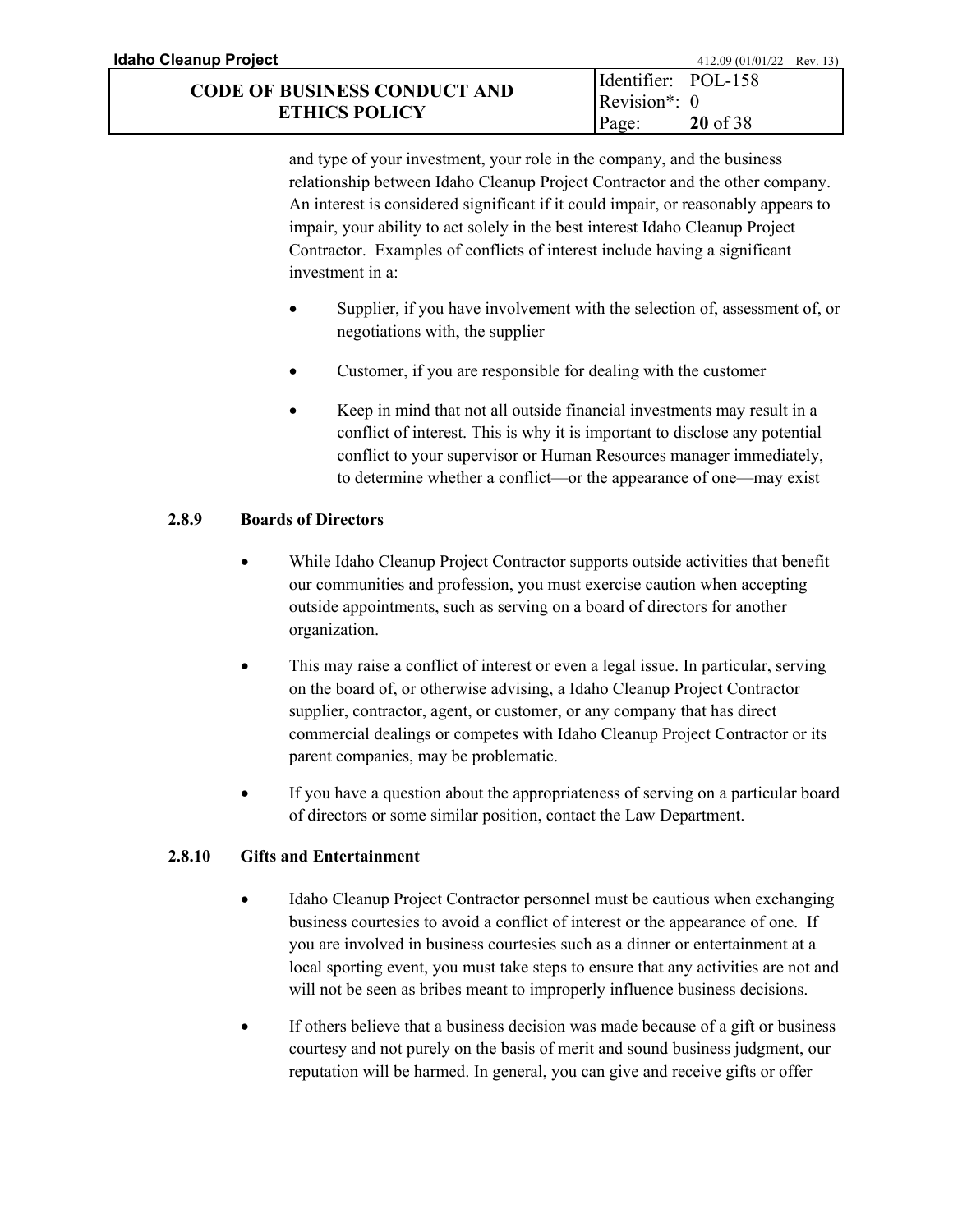and accept meals and entertainment that fit all of the following guidelines. The gift or entertainment:

Page:

**21** of 38

- Is not intended to improperly secure something in return
- Is reasonable and not excessive for Government contracting industry, your function and your position.
- Does not violate applicable standards or the law
- Is not in cash or cash equivalent
- Does not violate Federal Acquisition Regulations (FAR)
- These rules apply to gifts, favors, meals, and entertainment involving your close family members, as well.

#### **2.8.11 Gifts and Entertainment involving the Department of Energy or other Government Agencies**

- U.S. Government agencies have strict rules prohibiting giving business courtesies to Government project personnel. What may be considered normal business courtesies in the non-Government world can be illegal when Government personnel are involved. Giving a "business courtesy" is defined as offering something of value for which the recipient does not pay fair market value. Such courtesies may include gifts, meals, and other favors (whether we bill the Government for them or not). Violations of these rules can result in loss of the contract, loss of our company's eligibility to do other Government work, and even criminal prosecution of our company and the individuals involved.
- We must follow the "20/50 Rule" when providing entertainment to Government officials, such as meals and refreshments. Under this rule, providing simple refreshments such as coffee and pastries at a business meeting is typically acceptable as long as the value of the meal or refreshments does not exceed \$20 per person. Furthermore, the value of such meals and refreshments given to any single Government official from all aggregated sources within our company in a calendar year cannot exceed \$50.
- We must also follow the "20/50 Rule" when giving other gifts to Government officials. You should never give a gift to a Government official unless it is a promotional item with the Idaho Cleanup Project Contractor or Idaho Cleanup Project Contractor name on it, or another item of nominal value. Since a gift is anything of value received without the recipient paying the full market price, you will need to determine the fair market value for any items you offer to Government personnel. It is also critical that you document the basis for this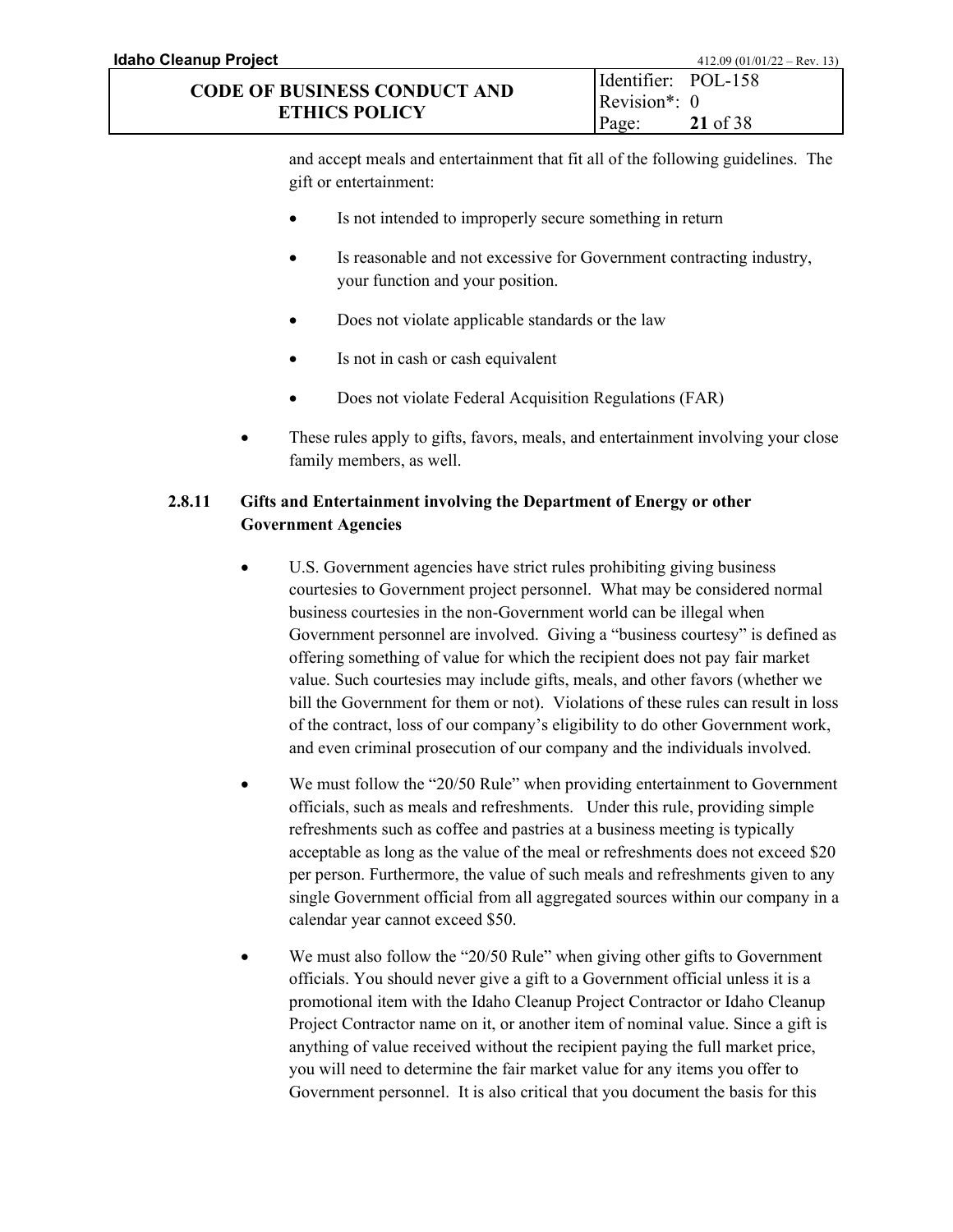assessment. This helps us to avoid placing Government officials, as well as Idaho Cleanup Project Contractor, in awkward situations.

- It is important to point out that, even when the value of a gift is within the "20/50 Rule," you may not offer any gift to a Government employee with the intent to influence official action.
- We should never offer gifts or entertainment to Government employees if we know that these courtesies violate his or her agency's rules. This is true regardless of whether he or she is willing to accept the gift. Even if it is an inexpensive logo item, you should first ask the Government employee if the agency's rules allow him/her to accept it. Offering inappropriate gifts can put the Government customer in the awkward position of having to refuse.
- Again, there is no substitute for a thorough knowledge of agency ethics rules related to business courtesies. If you have any questions, ask the Government Contracts Manager, Idaho Cleanup Project Contractor Compliance or the Law Department.

### **2.8.12 Receipt of Inappropriate Gifts**

- If you receive an inappropriate gift from a supplier, contractor, or other business partner, you must return the item with a tactful yet clear explanation that the gift violates Idaho Cleanup Project Contractor's gifts and entertainment policy and let your supervisor know.
- If the person who gave you the gift requests that the item be donated to a charity of Idaho Cleanup Project Contractor choice, you should consult your supervisor or your local human resources manager to direct the matter to the appropriate personnel.
- All Idaho Cleanup Project Contractor personnel are prohibited from accepting, soliciting, or offering bribes or kickbacks in connection with U.S. Government or any customer's work. Bribes or kickbacks may include money, gifts, travel, or other expenses, hospitality, below-market loans, discounts, favors, business or employment opportunities, political or charitable contributions, or any other direct or indirect benefit or consideration to improperly influence someone.

## **2.8.13 Request for Inappropriate Entertainment**

At times, customers, suppliers, contractors and other business partners may express an interest in entertainment that involves inappropriate content or excessive cost. If this situation arises, you must explain tactfully that Idaho Cleanup Project Contractor does not permit company time or funds to be used for entertainment that is excessive in value, sexually explicit or otherwise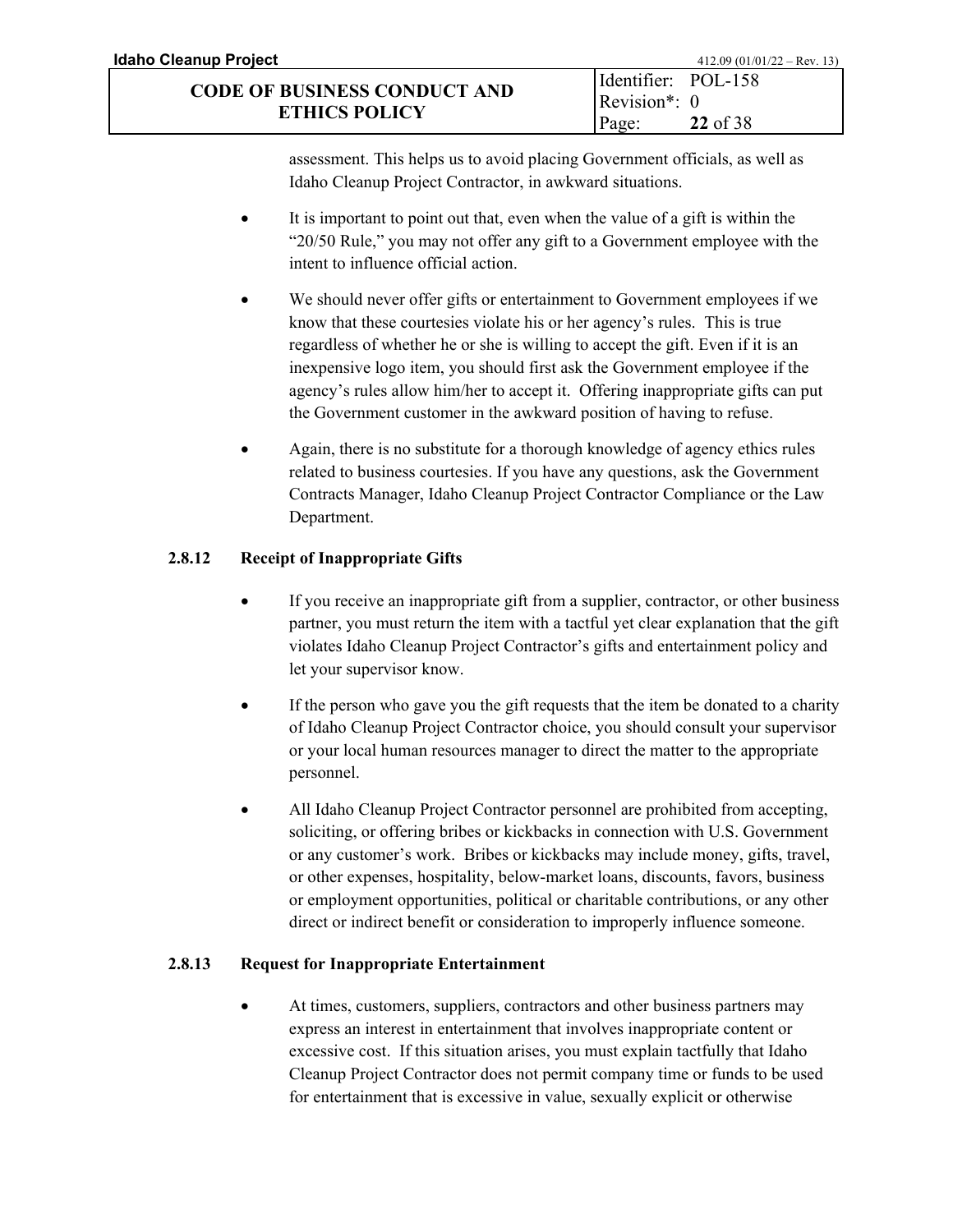inappropriate. Also, report the occurrence to your supervisor so that Idaho Cleanup Project Contractor may consider taking further action. Offering to pay for such entertainment personally or having the customer pay for it does not solve the problem and should be avoided.

Page:

**23** of 38

#### **2.8.14 How Can I Resolve a Conflict of Interest?**

- Conflicts of interest may often be resolved if they are disclosed promptly. If you feel that you or our company may face an actual or potential conflict of interest, you should tell your supervisor or Human Resources manager about the potential conflict immediately. Disclose any potential conflicts of interest before acting to avoid making the situation worse. Additionally, always disclose any potential conflicts of interest in writing in your annual ethics certification, as instructed.
- **Q: I recently took a part-time position with another company. I'm only working on the weekends, so my second job won't interfere with my ability to work for IDAHO CLEANUP PROJECT CONTRACTOR. However, I found out that the company for which I'm working this second job is actually one of IDAHO CLEANUP PROJECT CONTRACTOR's many suppliers. Is this okay?**
	- A: Possibly. Working for a Idaho Cleanup Project Contractor supplier while being employed for Idaho Cleanup Project Contractor work could create a situation in which a conflict of interest might arise. Before doing any work on behalf of this Idaho Cleanup Project Contractor supplier, you must first consult with and get authorization from your supervisor or Human Resources manager. If you are permitted to continue working with the supplier, remember that the second job should not interfere with your responsibilities or job duties for Idaho Cleanup Project Contractor. You should not do work for the other company when you are supposed to be working for IDAHO CLEANUP PROJECT CONTRACTOR. Please also remember that you cannot use Idaho Cleanup Project Contractor equipment or supplies in your work for the other company. That includes computer equipment, electronic mail and telephones. You must also carefully guard against disclosing confidential information to the other company.
- **Q: My spouse owns a company that Idaho Cleanup Project Contractor is considering hiring as a supplier. A contract with Idaho Cleanup Project Contractor would be great for my spouse's business. I would like to do anything I can to help my spouse win the contract. What can I do to help?**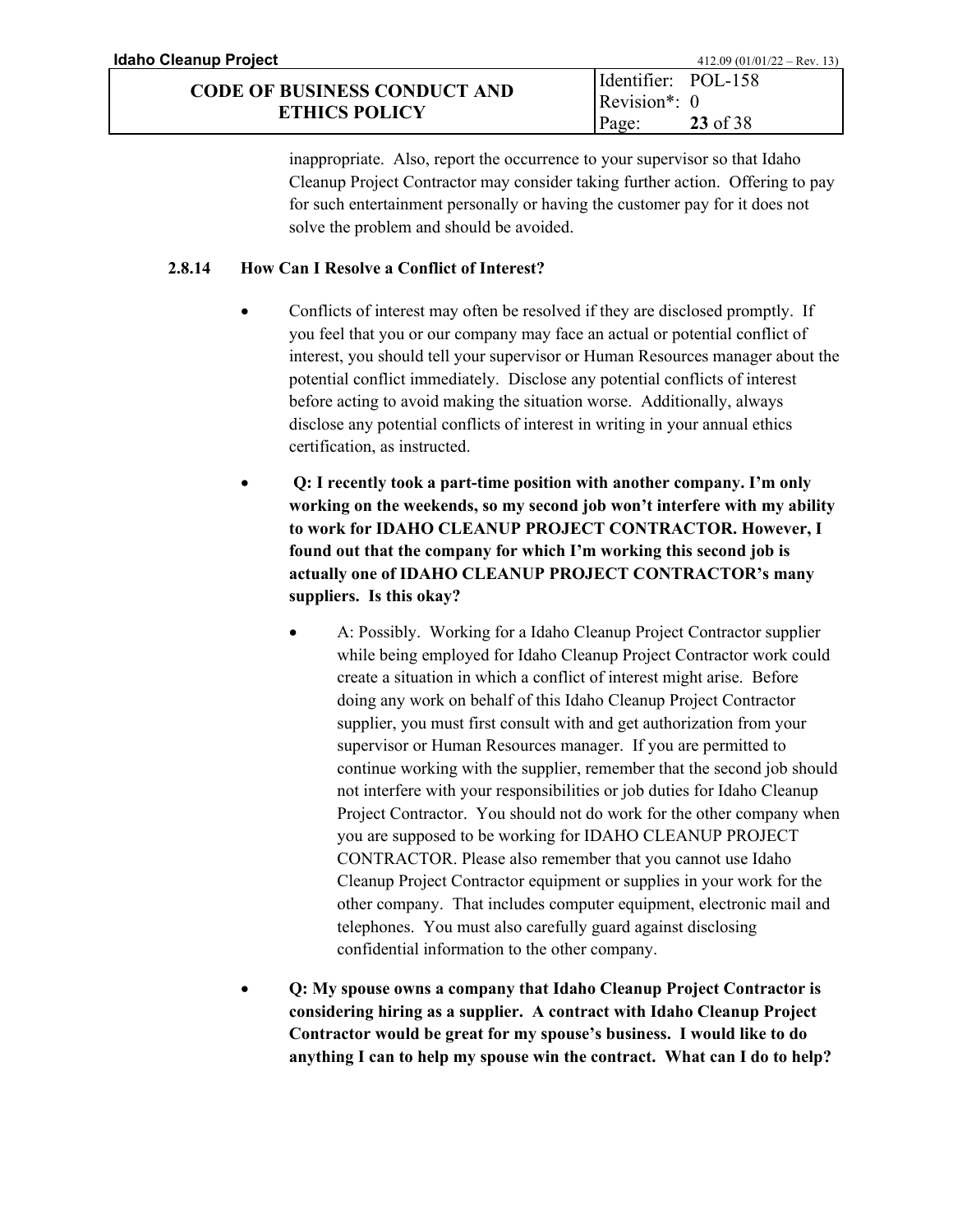• A: You shouldn't do anything to help your spouse's company get the contract. If you are involved in the selection process, you should tell your manager and remove yourself from the situation. Helping your spouse's company is a conflict of interest. Even if you are certain you can be unbiased and award the contract to the best bidder, you should not be involved because of the perception of a conflict of interest.

Page:

**24** of 38

- **Q: A potential supplier has offered to have me tour a site that has installed a technology that we may want to consider using on our project. Is this a problem?** 
	- A: Probably not. If the full costs directly relate to a legitimate business purpose and are not excessive, and your supervisor has approved the business trip, then it is not problematic. Additional review and documentation by the Law Department, will be required if a government entity or official is involved.

### <span id="page-24-0"></span>**2.9 Anti-Corruption, Trade Controls and Human Trafficking**

#### **2.9.1 Zero Tolerance for Bribery**

- Idaho Cleanup Project Contractor will not tolerate bribery of any form with any third party, public or private, whether done directly or indirectly through third parties, even if we lose business or encounter delays because of our refusal to do so.
- A "bribe" is an offer or promise to give, or the giving of, or authorizing to give, anything of value or another advantage to improperly influence the actions of a third party, public or private.
- Bribes may include money, gifts, travel or other expenses, hospitality, belowmarket loans, discounts, favors, business or employment opportunities, political or charitable contributions, or any direct or indirect benefit or consideration. Improper influence typically involves the intent to secure a quid pro quo to buy the misuse of someone's position.
- Bribes violate anti-corruption laws. It is your duty to know and follow the applicable anti-corruption laws that apply to your assigned duties. Consequences for violating anti-corruption laws are severe for both our company and the individuals involved, including possible civil and criminal liability.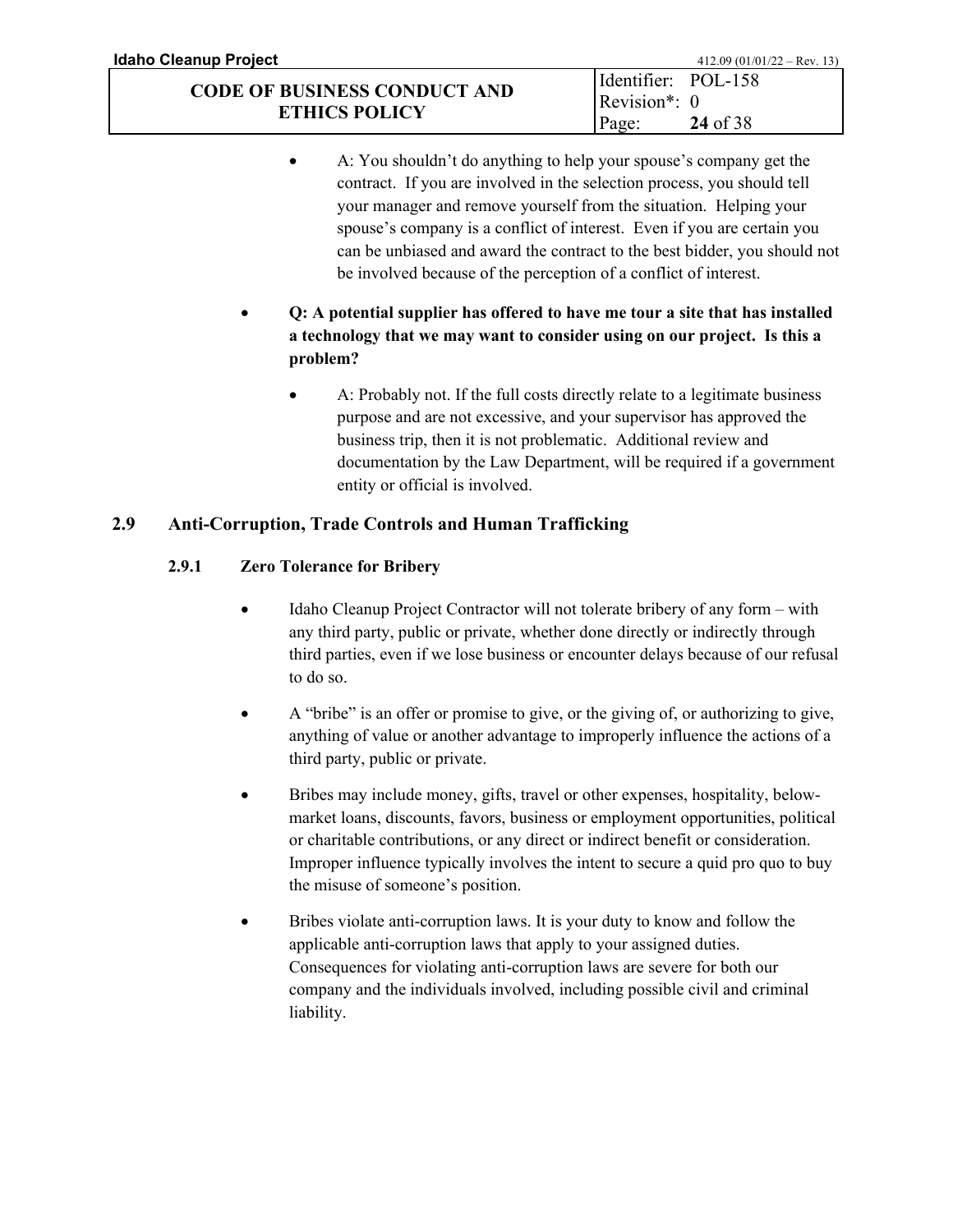#### **2.9.2 Use of Agents, Consultants, Representatives, and Other Third Parties**

- Idaho Cleanup Project Contractor may be liable under anti-corruption laws not only for the actions of our project personnel, but also those of our business partners. If you have a reasonable suspicion that a business partner or other third party might pay a bribe, but fail to take the appropriate steps to attempt to prevent such payment, we may be seen as implicitly authorizing the bribe.
- We expect our suppliers, contractors, consultants, agents and other business partners to maintain a zero tolerance for bribery, as described in Idaho Cleanup Project Contractor's Business Conduct and Ethics Expectations for Suppliers and Contractors.
- Report any suspicious or questionable behavior, transactions or receipts to the Law Department immediately.

#### **2.9.3 Trade Controls**

- Idaho Cleanup Project Contractor sometimes supplies equipment and technology that are subject to export control laws, and sometimes receives equipment and technology that are subject to import control laws. It is critical that you comply with all rules and regulations that regulate our international trading activity.
- As a global company, Idaho Cleanup Project Contractor delivers our products and services all over the world. An "export" occurs when a product, service, technology or piece of information is shipped to a person in another country. An export can also occur when technology, technical information or software is provided in any way, including verbally, to someone who is not a U.S. citizen who is located in either the United States or a third country. Before engaging in exporting activity, all required licenses and permits must be obtained. The handling and the "re-export" (movement to a different country or person) of such equipment and technology, subsequent to obtaining a license, must be consistent with the terms of the license and all applicable regulations.
- If you transport and/or use goods and technology subject to export or import controls, you must understand and follow the relevant laws, regulations and related company policies and practices. Consequences for violating trade control laws and regulations are severe for Idaho Cleanup Project Contractor and the individuals involved, including the potential loss of export privileges and civil and criminal penalties. If you have any questions about exports, reexports or imports, please contact Idaho Cleanup Project Contractor's Trade Compliance subject matter expert.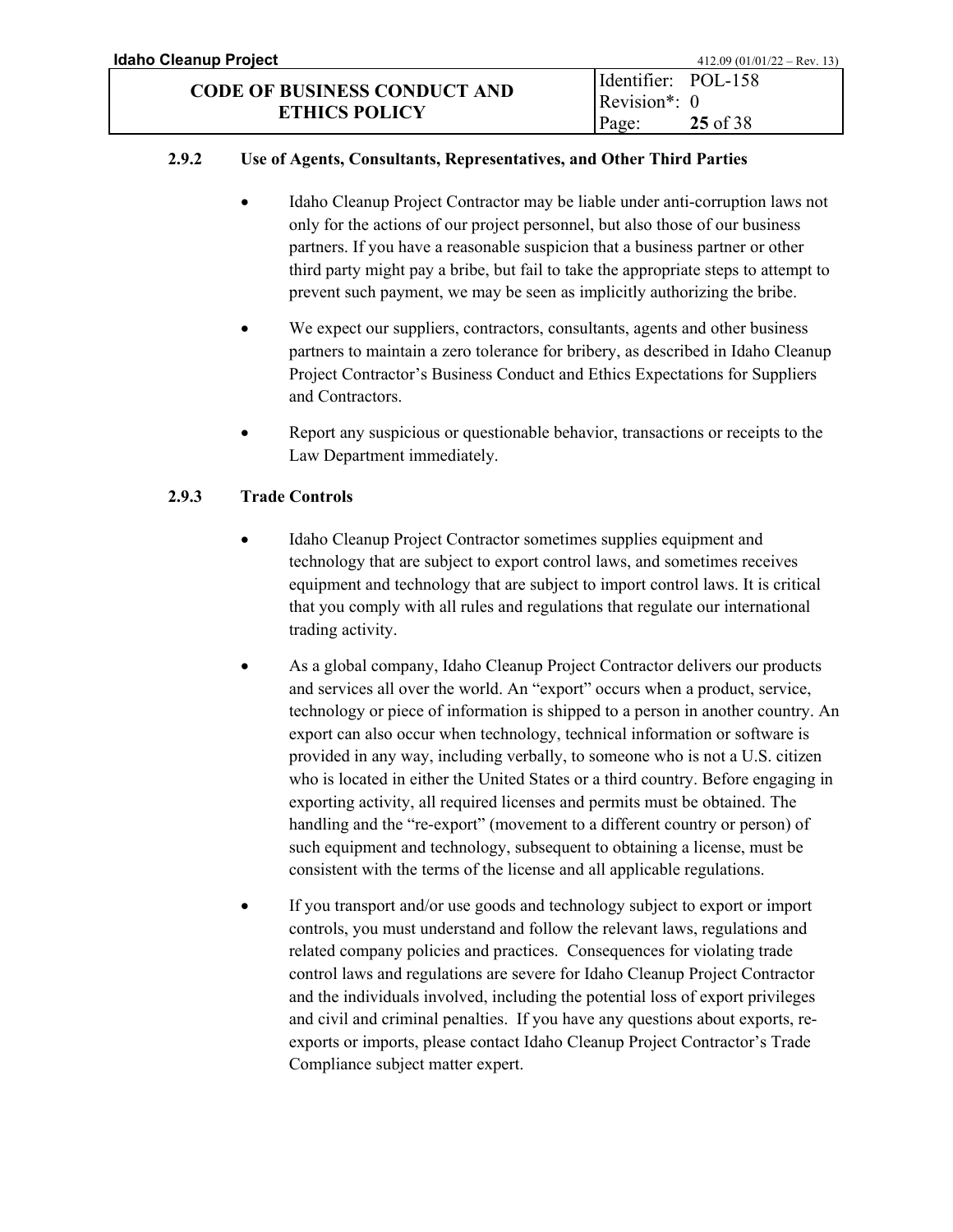#### **2.9.4 Money Laundering**

- Idaho Cleanup Project Contractor's affiliated companies are committed to fighting money laundering. "Money laundering" is the process by which individuals or entities move criminal funds through the financial system in order to hide traces of their criminal origin, or otherwise try to make these funds look legitimate.
- While you may never be in the position to violate money laundering laws, you need to be on the lookout for irregularities in the way payments are made. If you see any of the following, you should report the matter to our Treasury Department immediately:
	- Attempts to make payments in cash or a cash equivalent
	- Payments made by a third party not involved in the contract or an account other than the normal business relationship account
	- Requests or attempts to make payments for each invoice or group of invoices through multiple forms of payment
	- Requests to make an overpayment

#### **2.9.5 No Child or Forced Labor or Human Trafficking**

- Our belief that all individuals should be treated with dignity and respect is firmly rooted in our core value of Integrity. Idaho Cleanup Project Contractor and all of Idaho Cleanup Project Contractor's affiliated companies are committed to fostering an environment that recognizes and supports all aspects and dimensions of human rights. Idaho Cleanup Project Contractor does not tolerate the use of child or forced labor, trafficking in persons, or procurement of commercial sex acts. You must work to ensure that Idaho Cleanup Project Contractor does not have suppliers, contractors or other business partners who do so, as reflected in Idaho Cleanup Project Contractor's Business Conduct and Ethics Expectations for Suppliers and Contractors,
- The U.S. Government and Idaho Cleanup Project Contractor and all of its affiliated companies have no tolerance for obtaining forced labor or services through any means, including but not limited to coercion, physical threats or restraints, or withholding of passports. The procurement of commercial sex acts during the period of performance of a Government contract is also prohibited.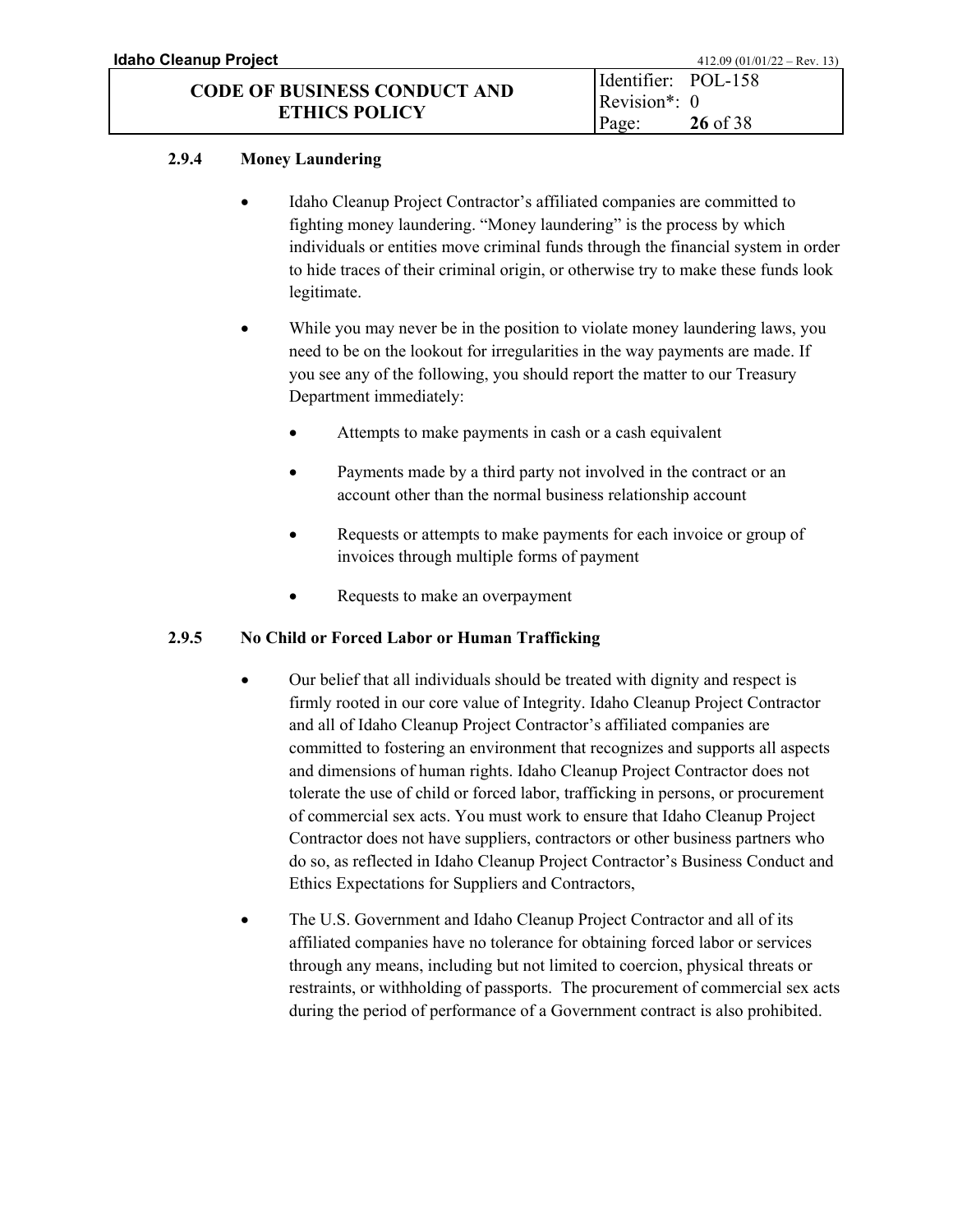#### <span id="page-27-0"></span>**2.10 Protecting Company Assets**

#### **2.10.1 Confidential Information**

- Proprietary and confidential information owned by Idaho Cleanup Project Contractor and its affiliated companies is an important asset. "Proprietary and confidential information" generally includes nonpublic information that, if revealed, might benefit our competitors or harm Idaho Cleanup Project Contractor. Examples include specific technical, design, or process data, pricing information, salary information, business plans, acquisition or teaming plans, project practices, customers, and supplier lists.
- You must be vigilant, both on and off the job, in protecting Idaho Cleanup Project Contractor's confidential and proprietary information with the utmost care. If you are authorized, you may only provide this information to coworkers and outside third parties who have a legitimate business need to know it. Be sure to follow the safeguards put in place to protect this information from unintended or deliberate misuse. Never discuss this information in a public place where outside parties can overhear you. You have a duty to keep Idaho Cleanup Project Contractor's information confidential and proprietary even after your term ends.
- Managers should ensure that safeguards are put in place to protect confidential and proprietary information from both unintended and deliberate misuse, and ensure that such information is provided to other project personnel only on a need-to- know basis. We must take reasonable steps to protect our company's confidential and proprietary information from accidental and inappropriate disclosure or from use outside of its intended use.

#### **2.10.2 Personal Use of Idaho Cleanup Project Contractor Property**

• Always keep in mind that most of the property and equipment provided for your use on the Project is actually Government owned. Personal use of such Government owned property is prohibited under most circumstances. Limited personal use of Government owned property is permitted under certain circumstances, but such use cannot interfere with performance of work and must be minimal. Contact the HR Department for more specific guidance. You are permitted to use Idaho Cleanup Project Contractor or Idaho Cleanup Project Contractor owned property and equipment for limited personal purposes, as long as your use is reasonable and does not interfere with performance of your work goals. Using Idaho Cleanup Project Contractor facilities or equipment for unauthorized, abusive, unethical, or inappropriate purposes will not be tolerated. Never overuse or abuse company assets for your personal use or gain, or to conduct work on behalf of others. Taken too far, it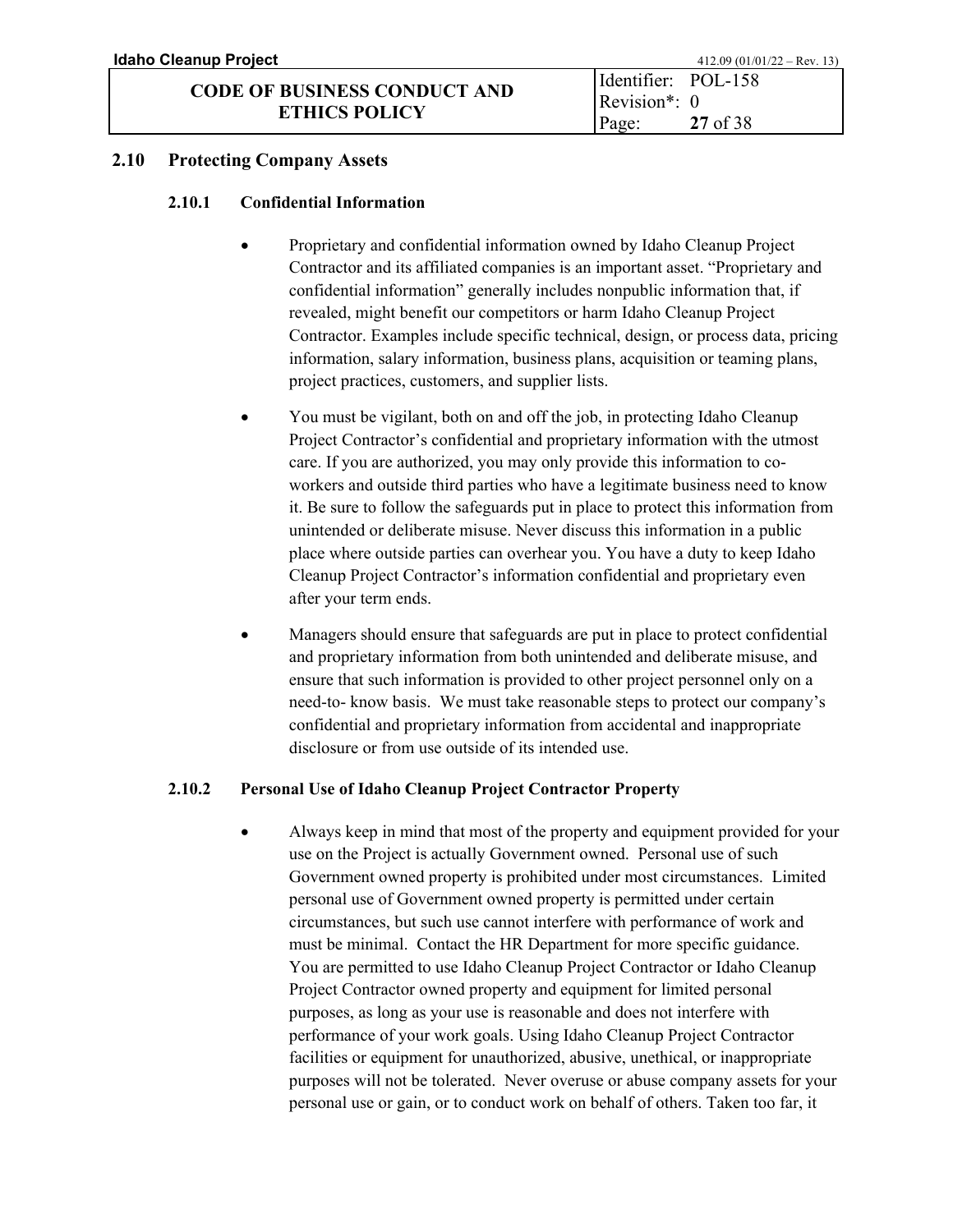#### **CODE OF BUSINESS CONDUCT AND ETHICS POLICY** Revision\*: 0 Page:

**28** of 38

## **2.10.3 Copyrighted Software and Written Material**

- Software and written material are often protected by copyright, trademarks, trade secret, or license agreements. Computer software, including computer programs, data, and related documentation, must be managed with care. Unless permitted by a license agreement, never make personal copies of software diskettes, even if you plan to use the software only at work. Never use software in any manner that violates the agreement under which it was acquired. Unauthorized copying or use of the simplest computer diskette can expose you and your company to serious legal problems—including criminal liabilities.
- Software manufacturers and industry associations take these matters very seriously and enforce their rights in court. Therefore, it is best to familiarize yourself with the software you use, seek advice if you need it, and be careful to avoid improper use of computer software.

## **2.10.4 Computer and Data Security**

- Everyone who uses a computer for Idaho Cleanup Project Contractor is responsible for protecting technology resources, whether the computer is owned by Idaho Cleanup Project Contractor or the Government. If you believe that anyone is placing the performance or security of any Idaho Cleanup Project Contractor or third party information or systems at risk, you should immediately advise your supervisor or the information technology department.
- Idaho Cleanup Project Contractor has entrusted you with its technologies so that you may conduct Idaho Cleanup Project Contractor business. You may not use any Idaho Cleanup Project Contractor resources to conduct illegal activities or access or download obscene, sexually explicit, or otherwise inappropriate material, for personal gain or profit, or to communicate discriminatory, harassing, or threatening messages. You should have no expectation of personal privacy in connection with these resources. To the fullest extent permitted by applicable law, Idaho Cleanup Project Contractor reserves all rights to monitor and review any messages and information sent or received using Idaho Cleanup Project Contractor resources. Remember, electronic documents and information can be retrieved even after you have "deleted" them from your computer's memory, so be careful about including sensitive information in electronic communications.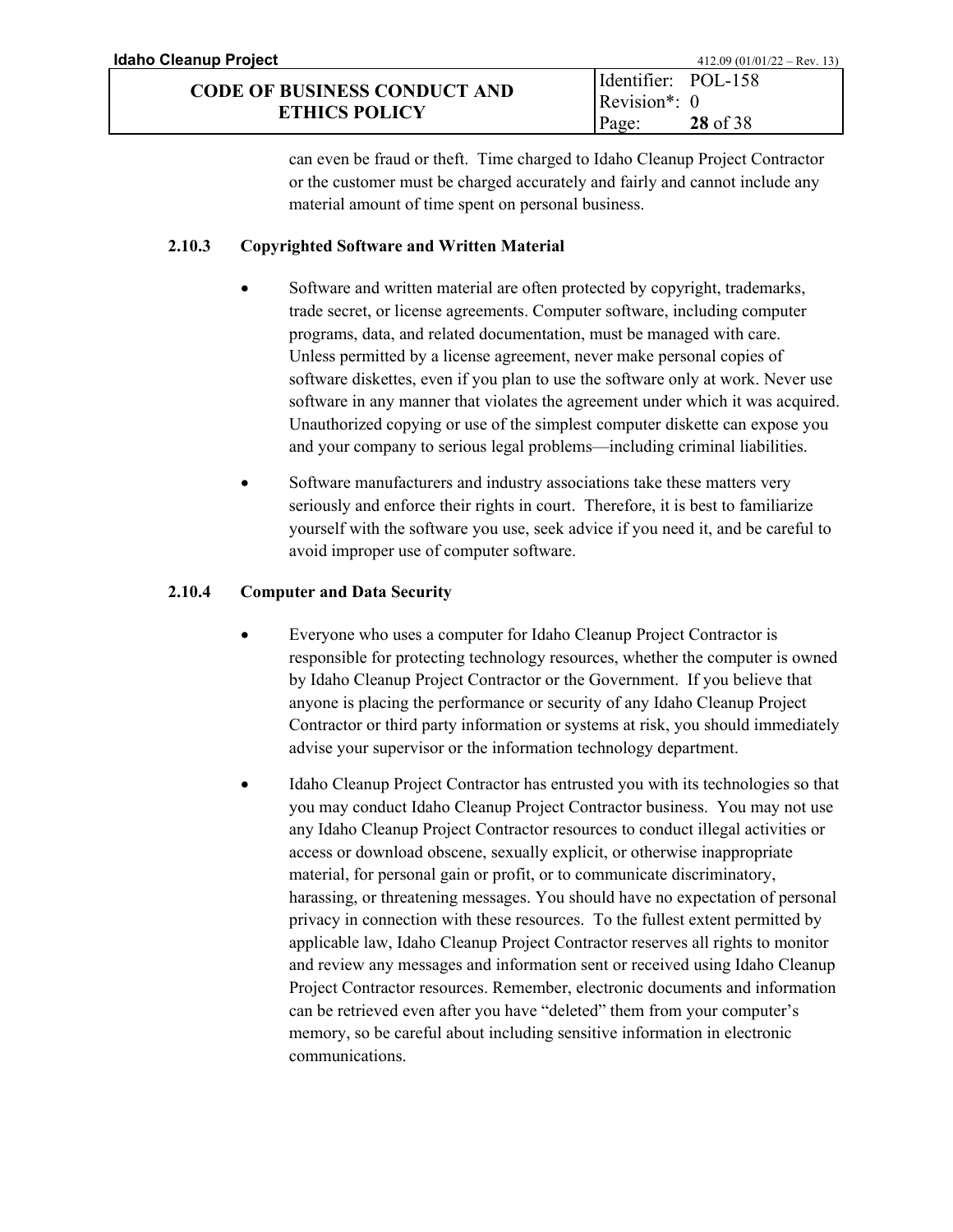**ETHICS POLICY**

If you wish to add computer software or hardware on Idaho Cleanup Project Contractor or Government owned computer equipment, you must first get approval from the information technology department, as they may pose a security risk to the Idaho Cleanup Project Contractor network. Never add computer software for which there are no software licensing agreements or in violation of copyright laws. Even if branded with the Idaho Cleanup Project Contractor name, technology may be owned by a third party. If you share your password, user ID, network access information, or badge IDs with anyone, even a co-worker or administrative assistant, you are responsible for any actions that person takes while logged into the system.

Page:

**29** of 38

#### **2.10.5 Social Media**

- Project personnel must be careful to protect Idaho Cleanup Project Contractor's reputation and business information by not posting any comments or documents about Idaho Cleanup Project Contractor on any social media sites such as social networking sites, photo and video sharing sites, blogs, wikis or other bookmarking sites— negative or positive—that are confidential or could be attributed to Idaho Cleanup Project Contractor. You should never use Idaho Cleanup Project Contractor time, property, or networks for social media communications. If you choose to do so outside of your work environment, you should:
	- Ensure that your communications do not violate the law (for example, libel, defamation, harassment, or copyright laws) or Idaho Cleanup Project Contractor policies (for example, policies regarding disclosure of confidential or proprietary information or speaking on behalf of Idaho Cleanup Project Contractor)
	- Avoid identifying or discussing Idaho Cleanup Project Contractor, customers, suppliers, and co-workers; do not denigrate or insult others, including competitors
	- Do not include Idaho Cleanup Project Contractor or customer logos, trademarks, photos, or videos in a manner that could disclose confidential Idaho Cleanup Project Contractor information or give the false impression that the views you are expressing are those of Idaho Cleanup Project Contractor. If speaking about your professional life, clearly state that these are your personal views and not necessarily the views of Idaho Cleanup Project Contractor
	- Safeguard your personal information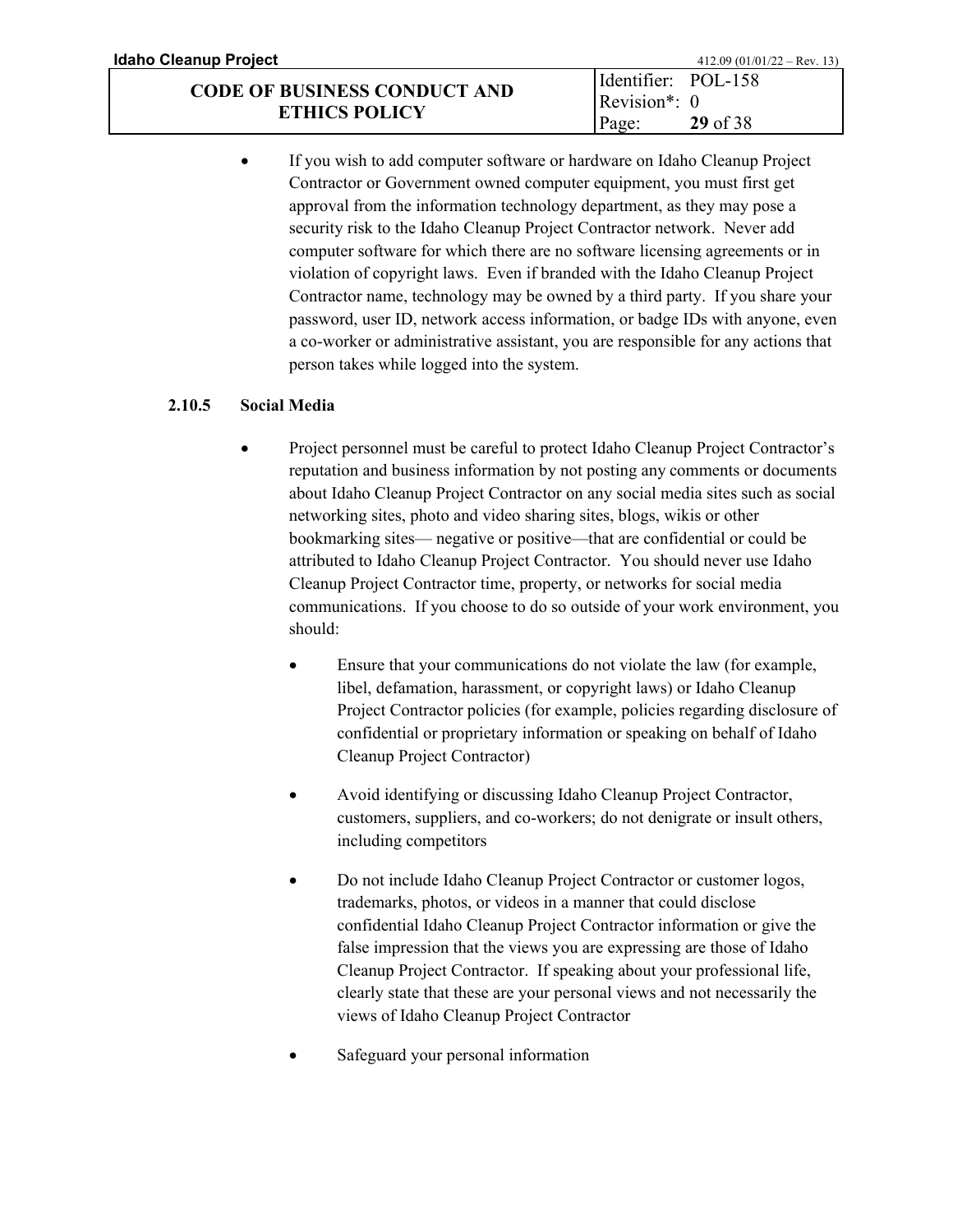#### **2.10.6 Document and Record Retention**

We often deal with large quantities of Idaho Cleanup Project Contractor and DOE documents and records, both paper and electronic. It is important that you know how long these documents and records should be retained, and how Idaho Cleanup Project Contractor disposes of them. Idaho Cleanup Project Contractor has detailed retention policies and practices for project and non-project documents and records, which you should understand and follow. If you are notified that documents in your possession may be relevant to litigation, an investigation, or an audit, you are required to maintain such records and follow the instructions set forth in the notice. For questions about document and record retention, talk to your direct supervisor. Government contracts have very specific records retention requirements that may differ from Idaho Cleanup Project Contractor's retention policies and procedures.

#### **2.10.7 Investigations and Audits**

- We are expected to fully cooperate with any legitimate internal or external auditors or investigators who request information in connection with an audit of Idaho Cleanup Project Contractor. Always provide accurate and complete information. In addition, never delete or destroy records that are subject to (or are likely to be the subject of) a government or internal investigation, subpoena or lawsuit.
- Do not attempt to improperly influence any auditor, regulator or investigator reviewing Idaho Cleanup Project Contractor's records or encourage anyone else to do so.
- You should notify the Law Department if you are approached by a Government investigator or regulator regarding Idaho Cleanup Project Contractor. You should not provide any project records to outside investigators without prior written approval from the Law Department.

#### **2.10.8 Patents, Trade Secrets, Copyrights and Trademarks**

Patents, trade secrets, copyrights and trademarks are legal terms that define when an invention, know-how, product, idea, written work or name are owned by an individual or company, and use of these by others is prohibited without express permission. You should not use another company's name or logo without its permission. In addition, you should not, copy articles, data, photographs, music, videos, or software without obtaining the required authorization from the author or owner. This also includes use of Idaho Cleanup Project Contractor's name and logo, all digital assets (photo, video and multimedia), and references to customer projects. Just because something is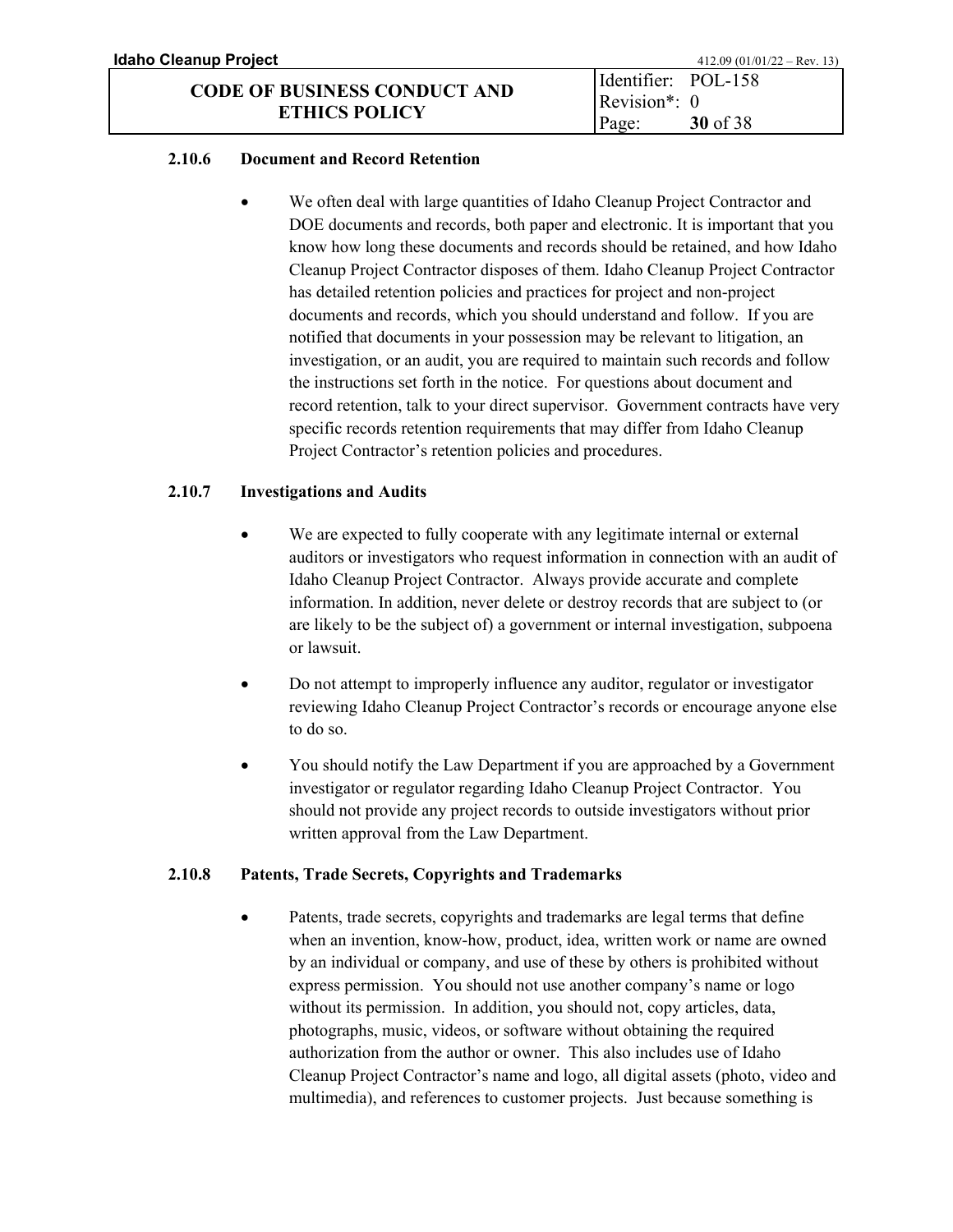posted on the Internet does not mean it is freely available for use. And, you may need permissions from more than one source.

- Employees may sometimes develop ideas, processes and technology on Idaho Cleanup Project Contractor's behalf or in the scope of our work for Idaho Cleanup Project Contractor that will be protected by patents, copyrights and trademarks. This "intellectual property" belongs to the company or the company's customers (depending on the situation and on the customer's contract terms), and not to employees. As part of your employment with Idaho Cleanup Project Contractor, you have assigned the rights to any such intellectual property to Idaho Cleanup Project Contractor or the clients, as appropriate.
- **Q: I often work in the office after hours. Sometimes, when I'm alone in the office late at night, I read personal e-mails that some may find obscene and forward them along to my friends. I figure that I'm not disturbing anyone, and I don't think I'm harming our company since I'm doing this after business hours. Am I right?**
	- A: No. It's never okay to use company or customer computers or network systems to view or forward inappropriate e-mails, even if you're alone in the office, at home or on a business trip, or you are forwarding the e-mail to someone who is not employed by Idaho Cleanup Project Contractor. This is an inappropriate use of company time and resources and any Government owned resources involved, and such conduct may result in disciplinary action up to and including termination.

## • **Q: I left my laptop on an airplane and my passwords were in my computer bag. What should I do?**

- A: You should immediately file a police report and ask for a copy. Then immediately contact Idaho Cleanup Project Contractor Corporate Security with a copy of the police report and Idaho Cleanup Project Contractor Information Security to report the theft. Familiarize yourself with Idaho Cleanup Project Contractor's IT Security Policies. You should never keep your passwords with your laptop or other passwordprotected devices. In addition, you should not store any personal information (such as social security numbers or credit card information) on your computer unless it is encrypted.
- **Q: I regularly read the Yahoo! message board for our company. I noticed that one user recently posted a question asking for confirmation of a significant project our company has been rumored to win. Although the official announcement has not been made to the public, I know we are doing preliminary work for the customer on this project. Is it okay for me**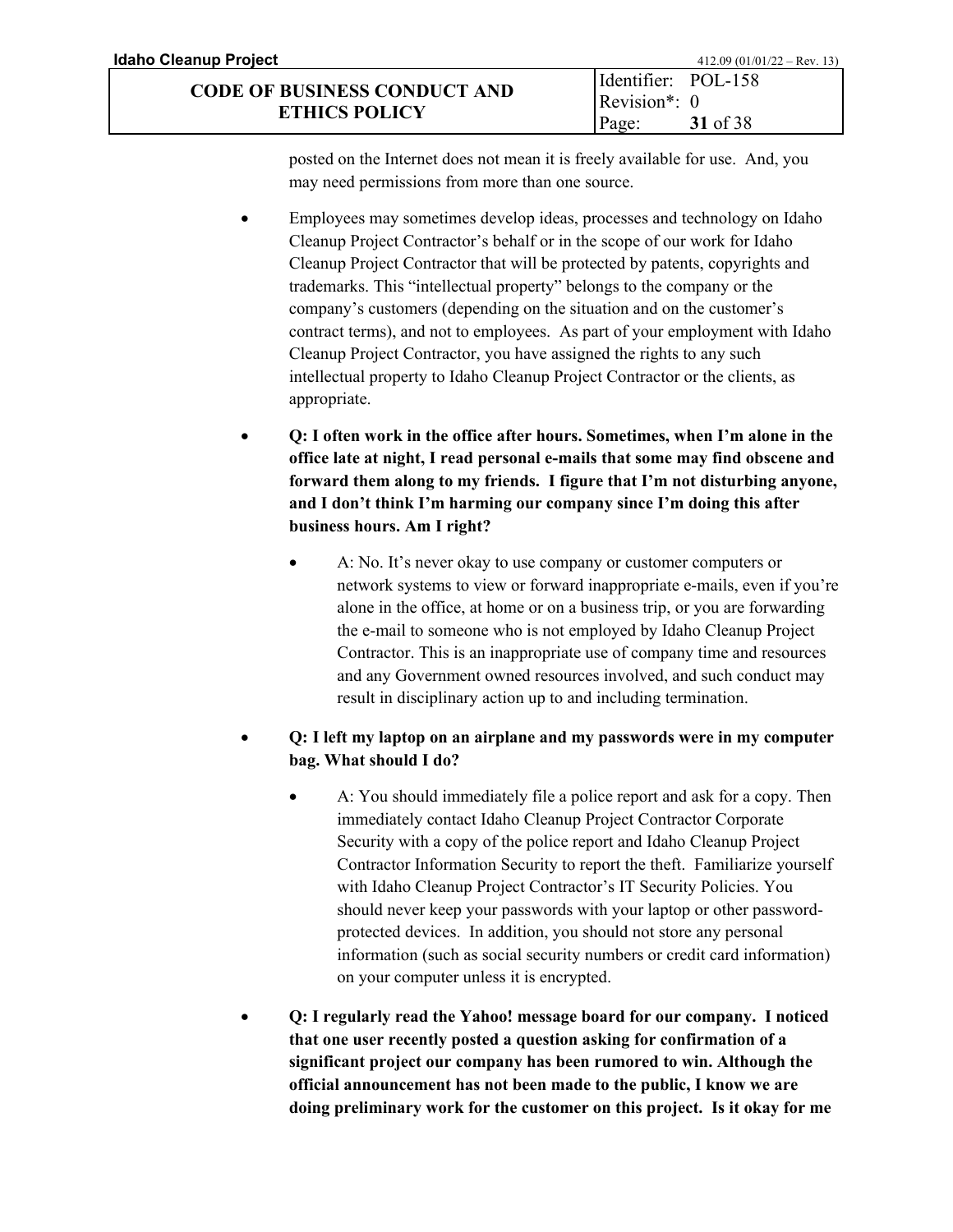#### **to respond on the message board and answer the question that we have received the work?**

• A: No. It is against our Code and company policy to publicly post confidential or proprietary information on social media sites, including message boards or chat rooms. Doing so may subject the individuals involved and our company to reputational damage and civil or criminal fines. Since information about this project is nonpublic, you should not comment on it.

## • **Q: I would like to download onto my laptop a free software application that I also have on my home computer. Is this OK?**

• A: No. You must check with the IT Department for approval on whether it is acceptable to download software onto your Idaho Cleanup Project Contractor laptop. Any software, even if available for no charge, must be vetted by IT to ensure that it is safe to introduce to the Idaho Cleanup Project Contractor environment. If your assigned computer is Government Property, the restrictions may be even more stringent.

## <span id="page-32-0"></span>**2.11 Using Third-Party Information Ethically and Responsibly**

## **2.11.1 Information Entrusted to Us by Customers and Partners**

• Our customers, suppliers and other partners often entrust us with highly confidential data and information. You must respect and protect this information with the utmost care at all times, even after you leave Idaho Cleanup Project Contractor.

## **2.11.2 Proprietary Information**

- It may be appropriate for Idaho Cleanup Project Contractor personnel to gather certain forms of proprietary information. However, we must be committed to doing so responsibly, ethically and legally. Even the appearance of improper information gathering can be damaging to IDAHO CLEANUP PROJECT CONTRACTOR.
- If our work with the customer involves review or evaluation of a competitor's confidential data, contract provisions regarding the protection of that data must be strictly followed. If the information is related to a Government contract competition, always consult the Law Department and your supervisor before using or disclosing the information provided.
- You must respect and never misuse trade secrets and proprietary property belonging to a competitor. Never use a competitor's confidential or proprietary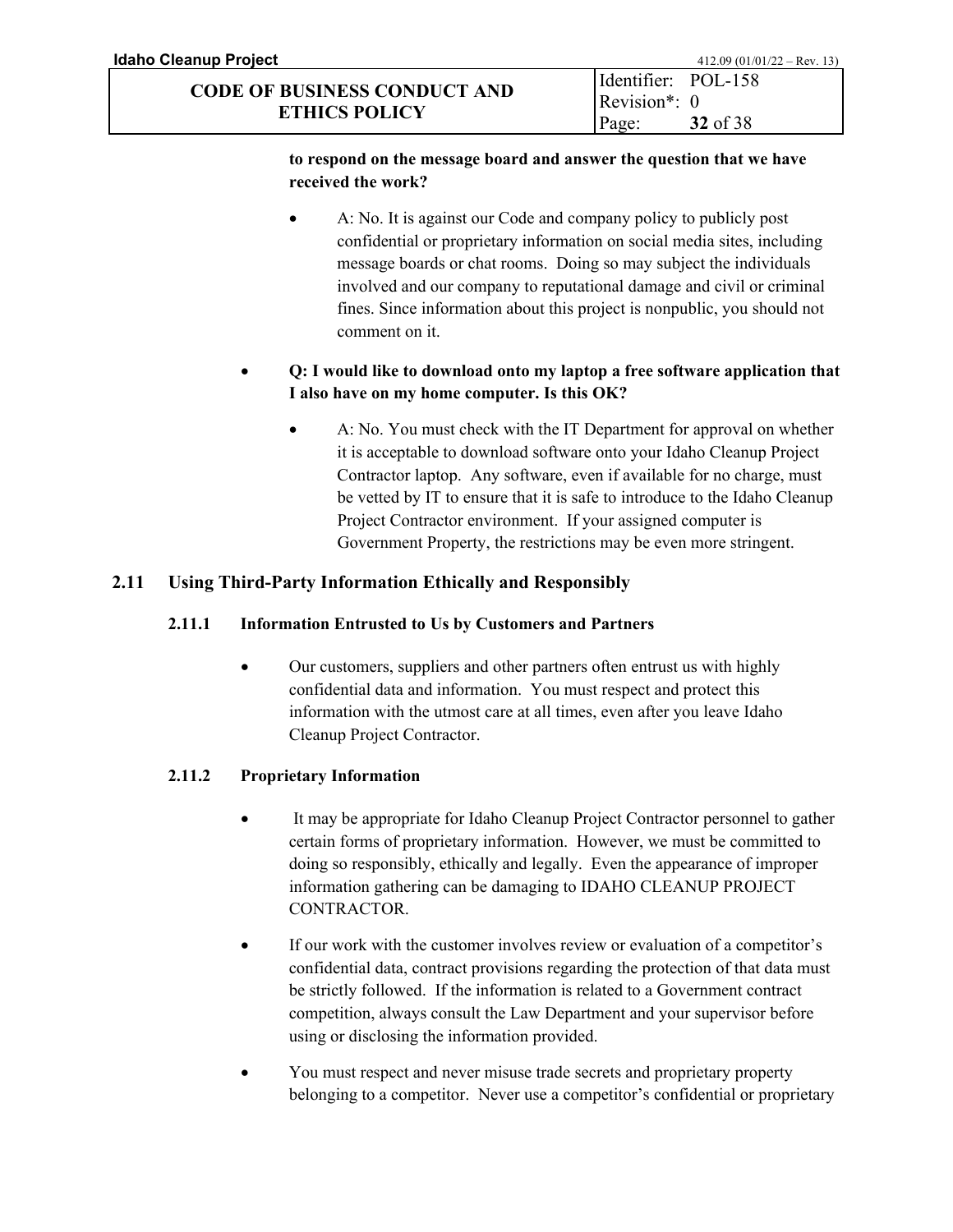information that is disclosed to you in violation of a confidentiality agreement or applicable law. Never seek to obtain or use a competitor's confidential or proprietary information through misrepresentation or any other deceitful or improper means including any information improperly provided by third parties. You should consult the Law Department, or, immediately if you receive any such information.

### **2.11.3 Confidential Information from Prior Employers**

- At times, project personnel will possess confidential or proprietary business information about our customers, partners and competitors due to their work with a prior employer. Such information may include:
	- Specific technical, design or process data
	- Trade secrets or confidential information
	- Software licensed to the former employer
	- Anything marked or intended to be confidential or proprietary and that is not publicly available
- You must respect the confidentiality of this information. Never reveal or ask a co-worker to reveal confidential or proprietary information about a former employer, or to otherwise violate a confidentiality agreement with a former employer. If a coworker offers to reveal such information, do not accept the offer.

## <span id="page-33-0"></span>**2.12 Competing Fairly in the Marketplace**

**2.12.1** WE SUCCEED because of its commitment to core values, including Excellence. We deliver superior integrated solutions to our customers, and compete vigorously, honestly and fairly. We are fair and ethical in our dealings with each other and with third parties. We never make disparaging statements that are false or misleading about competitors or their services—or anything else.

## **2.12.2 Fair and Open Competition**

- We are subject to various competition laws, also known as antitrust laws. These laws are designed to uphold the free market system and ensure that businesses compete to provide quality services at fair prices.
- Competition laws generally prohibit price fixing, dividing territories, agreeing to contract terms and other similar activities with competitors that negatively impact the market. They also prohibit certain agreements or understandings with our customers, suppliers and other business partners that may unlawfully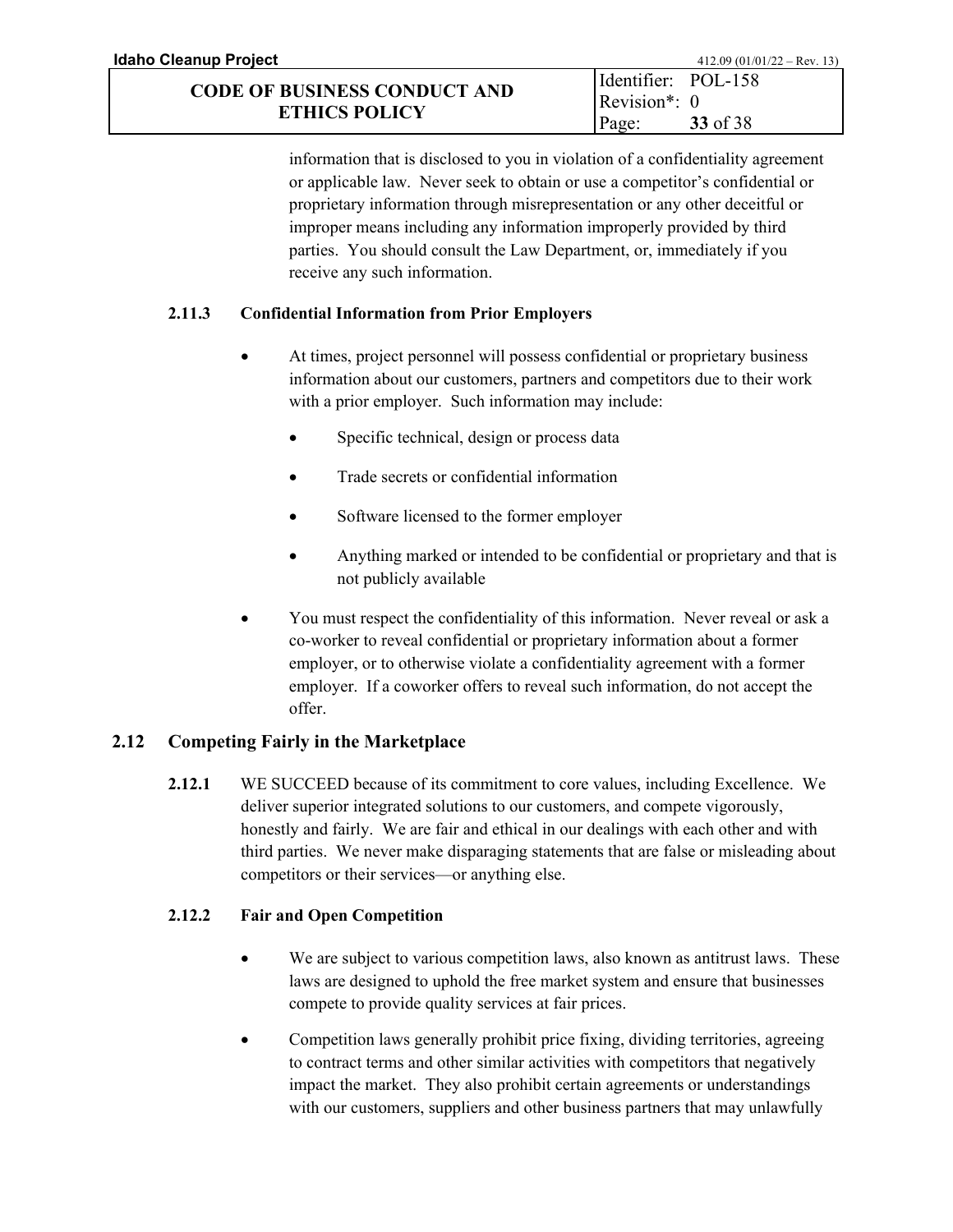restrict competition. These laws vary depending on where you are doing business. It is your responsibility to know and adhere to all the fair competition laws that apply to your work.

## **2.12.3 Trade Associations**

If you attend trade association or industry conferences, exercise particular caution and do not discuss anticompetitive topics with a competitor, such as pricing information. If a competitor attempts to bring up a prohibited topic, you should stop the conversation immediately. You should then call the Law Department immediately for advice.

## **2.12.4 Rules to Live By When Dealing with Competitors**

- Never discuss price or deal terms, whether formally or informally
- Never agree to divide territories or markets, set margins, or set contract terms
- Never take steps to eliminate competitors
- Never share confidential bid or proposal terms
- Never agree to compensate each other for costs related to bidding on work without the prior approval of the Law Department and disclosing it to the customer
- Clearly and openly refuse to participate in any discussions with competitors about prices, customers, contract terms or territories
- Never attempt to do indirectly what you cannot do directly—even merely "testing the waters" with indirect comments or questions about deal terms or pricing is problematic and should be avoided
- Never use information related to an upcoming or ongoing bidding process, especially in the government contracting arena
- If you come into possession of any information marked confidential or proprietary, or you have had a potentially problematic discussion or interaction with a competitor that could be construed as anticompetitive, call the Law Department immediately for advice on what to do

## <span id="page-34-0"></span>**2.13 Engaging in Lobbying & Political Activities**

## **2.13.1 Corporate Political Activities**

• Idaho Cleanup Project Contractor participates in the political process in order to help Government agencies better understand certain issues that are important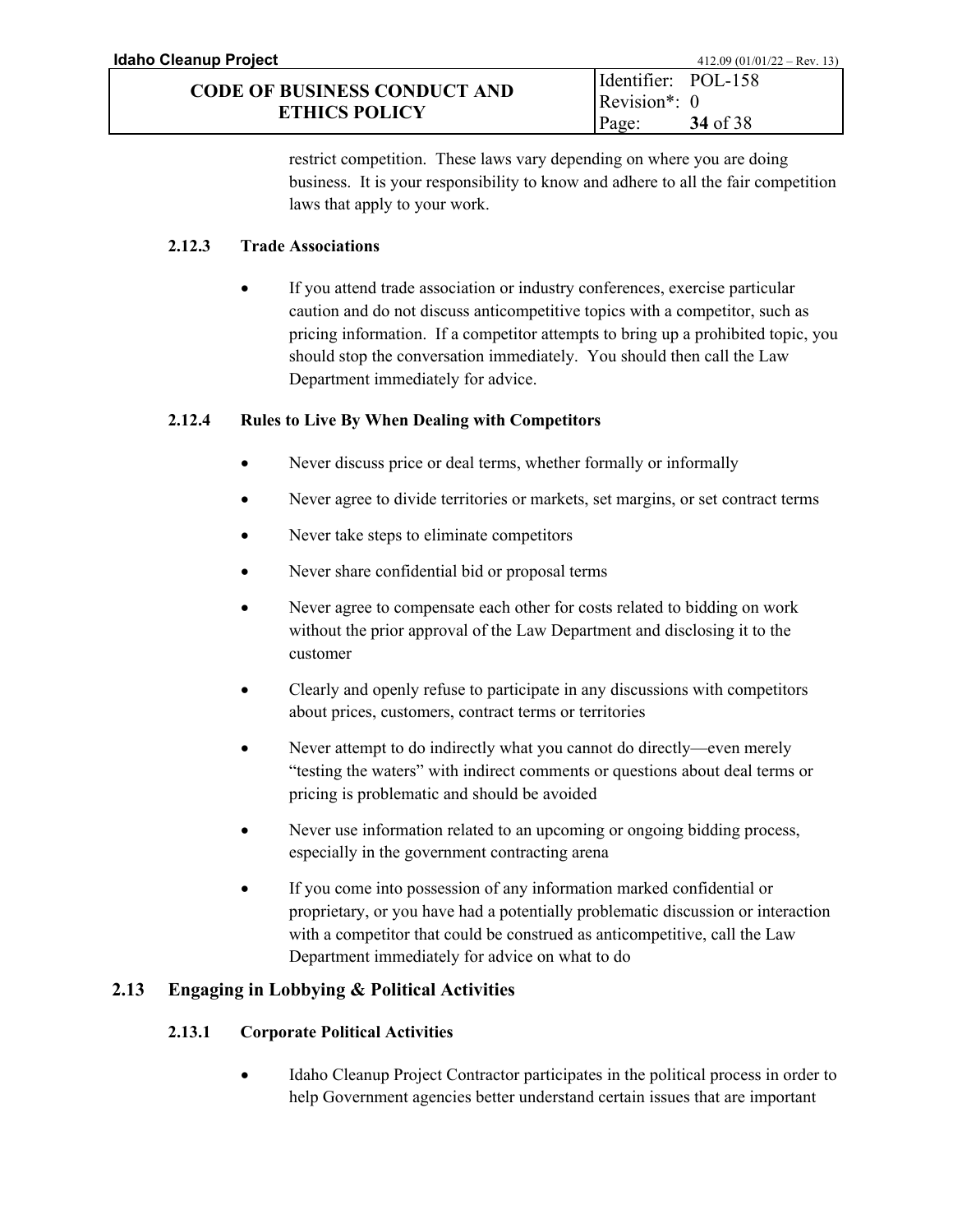| Idaho Cleanup Project               | $412.09 (01/01/22 - Rev. 13)$ |
|-------------------------------------|-------------------------------|
|                                     | Identifier: POL-158           |
| <b>CODE OF BUSINESS CONDUCT AND</b> | $\text{Revision}^*$ : 0       |
| <b>ETHICS POLICY</b>                | 35 of 38<br>Page:             |

Idaho Cleanup Project Contractor and its affiliated companies. However, there are stringent legal restrictions on what Idaho Cleanup Project Contractor can contribute to elected officials, members of their staff and political parties. For this reason, you may not give or offer Idaho Cleanup Project Contractor funds or other Idaho Cleanup Project Contractor assets (directly or indirectly) as any form of political contribution without pre-approval of the head of Idaho Cleanup Project Contractor Government Relations. "Political contributions" are defined broadly and can even include buying tickets for or loaning corporate resources to a political fundraising event. Remember, a political contribution could also be construed as a bribe if it is given with the intent to improperly influence their activities.

- Keep in mind that you cannot use Idaho Cleanup Project Contractor time, property or equipment for your personal political activities.
- Employees who are U.S. citizens or legal residents of the United States may contribute voluntarily to Idaho Cleanup Project Contractor's Political Action Committee (PAC), which was established by our employees to make political contributions to organizations and campaigns that are viewed as being in the best interests of Idaho Cleanup Project Contractor. No employee should ever feel pressured to contribute to Idaho Cleanup Project Contractor's PAC, and no executive, manager or employee should ever pressure another employee into contributing to it. It has no bearing on your compensation, promotional opportunities or continued employment with Idaho Cleanup Project Contractor.

#### **2.13.2 Lobbying**

- Strict rules govern corporate lobbying activities. Lobbying requires disclosure to the Government and covers many kinds of activities. U.S. Government project sites and customers have strict prohibitions against using Government resources—such as computers, email accounts, phones, fax machines, and copiers—for conducting any lobbying or political activities. In addition, please note that lobbying and political activities are not allowable costs and may not be charged to a Government contract. Before engaging on behalf of Idaho Cleanup Project Contractor in any activities that could be considered lobbying or political activity, contact the Law Department.
- **Q: A mayor whose city is about to award a large engineering contract called me for a corporate contribution for his re-election. I feel some pressure to make a commitment. What should I do?**
	- A: You should inform the mayor that Idaho Cleanup Project Contractor has an established practice for reviewing and approving corporate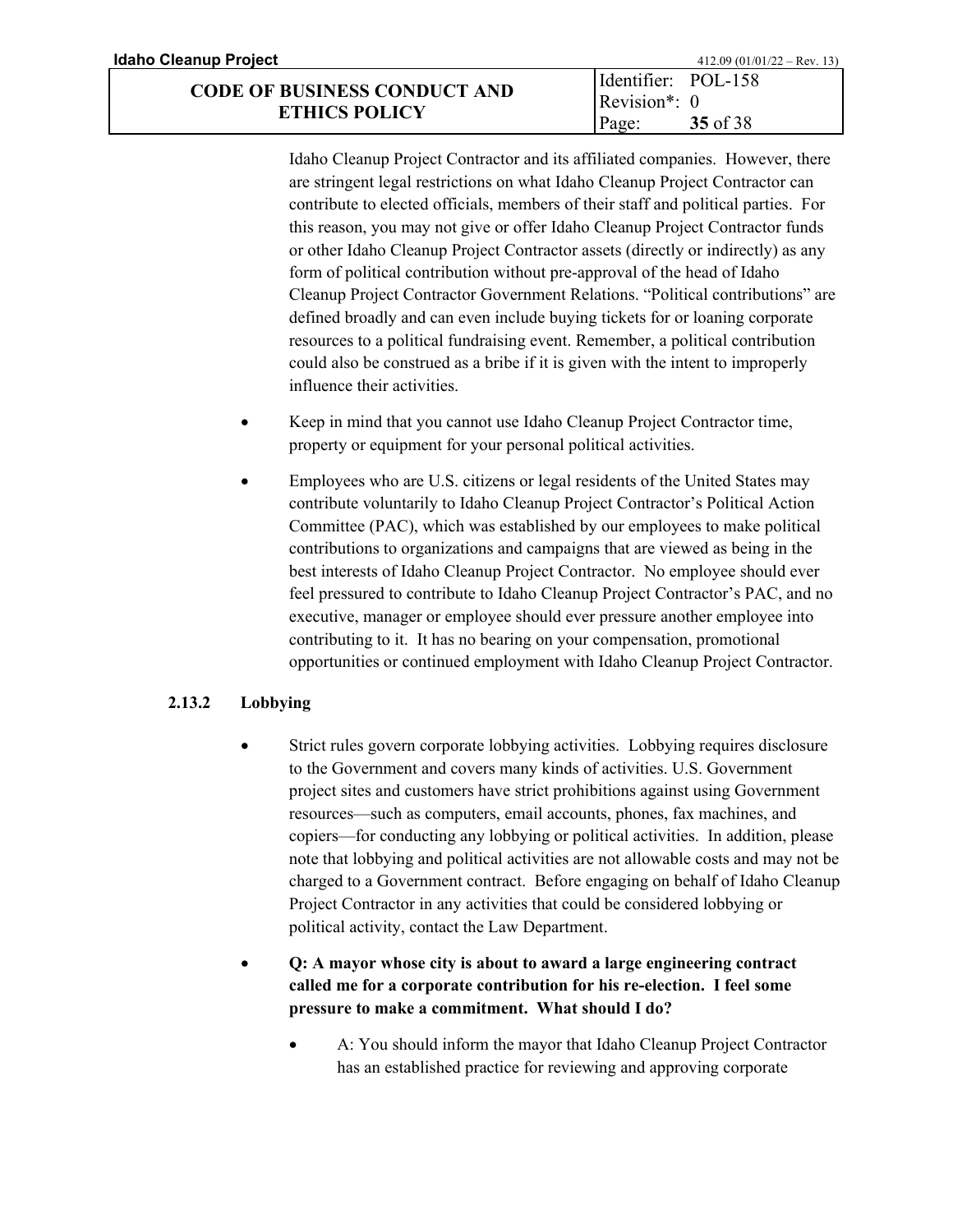contributions and that the contribution decision is not yours. You should then report the request to the head of Government Relations for review.

- **Q: I received an invitation from a teaming partner to attend a fundraiser for my hometown congressional representative. I cannot attend, but want to send in a check. May my assistant overnight a personal check to the campaign?**
	- A: Company resources cannot be used for personal political activities. This includes the resources to express mail a personal check and the involvement of your assistant.
- **Q: A customer recently asked me to participate in a golf tournament that will double as a fundraiser for a political organization. I plan to personally pay the requested amount, which includes the cost of golf. May I seek reimbursement from Idaho Cleanup Project Contractor?**
	- A: No. You may never seek corporate reimbursement for political contributions or for expenses tied to political fundraising events.

## <span id="page-36-0"></span>**2.14 Procurement Integrity**

**2.14.1** Sometimes you may inadvertently obtain or receive confidential information related to Government procurement. You may never use this information, whether verbal or written, unless the information is publicly available or provided officially by the Government. If you receive such information, promptly notify your supervisor and the Law Department.

## **2.14.2 Single and Sole Sourcing**

• Special rules apply to preparing bids and proposals in single and sole- source situations.

## **2.14.3 Idaho Cleanup Project Contractor Subcontracting**

• Many of the same rules that apply to our prime contract also apply to our subcontracts.

## <span id="page-36-1"></span>**2.15 Time Charging and Unallowable Costs**

• Idaho Cleanup Project Contractor can never charge our customer for hours not actually worked. Also we must be careful not to charge time to one task while working on another. We must always properly, accurately, and precisely report our time. If someone encourages you to charge time in a manner contrary to these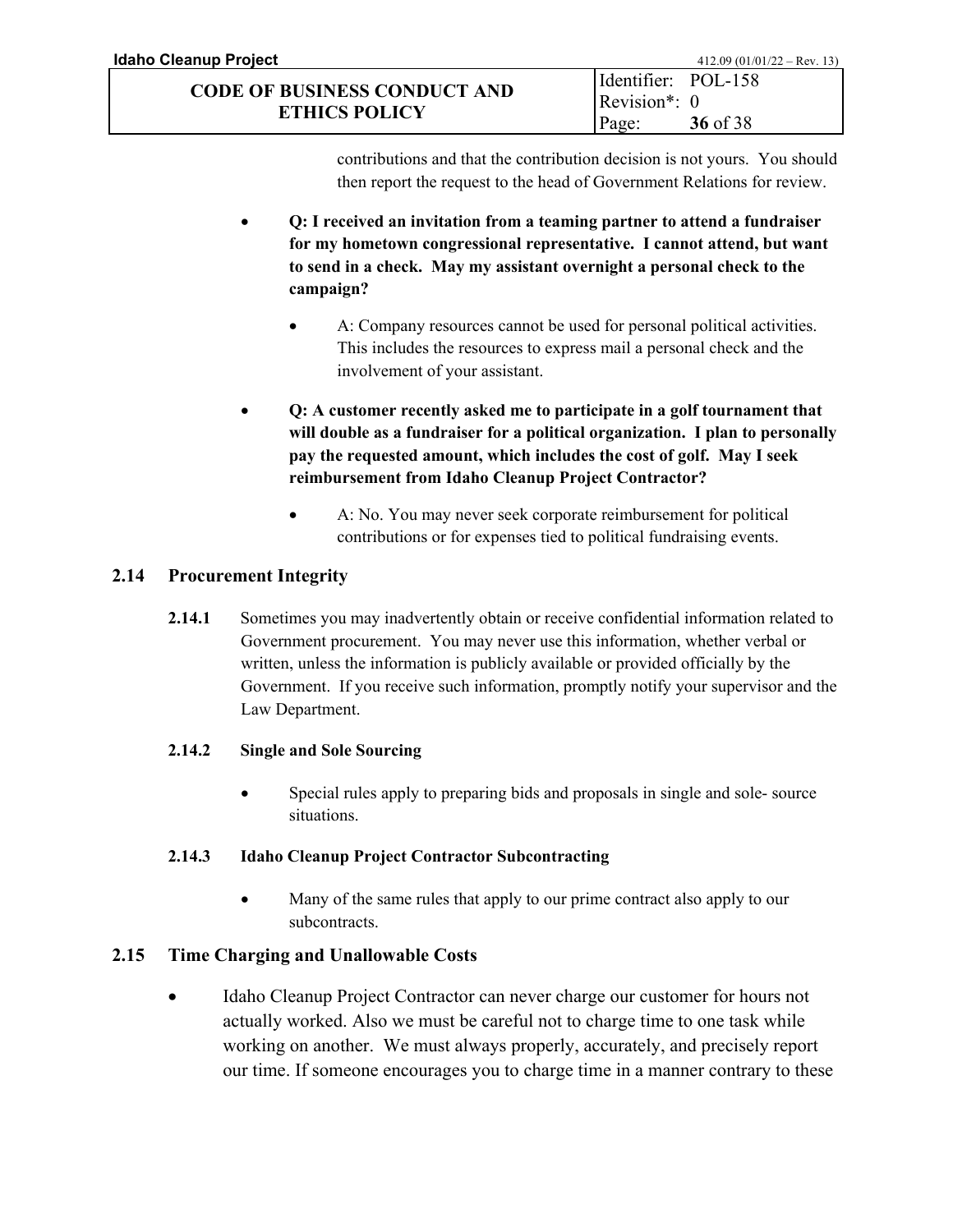| Idaho Cleanup Project               |                             | $412.09 (01/01/22 - Rev. 13)$ |
|-------------------------------------|-----------------------------|-------------------------------|
| <b>CODE OF BUSINESS CONDUCT AND</b> | Identifier: POL-158         |                               |
|                                     | Revision <sup>*</sup> : $0$ |                               |
| <b>ETHICS POLICY</b>                | Page:                       | 37 of 38                      |

rules, you should report the matter to your supervisor, Compliance or to the Law Department

• Certain costs on Government contracts are "unallowable" and cannot be charged to the Government. Examples include alcohol, political contributions, and firstclass travel costs (in most circumstances). In addition, certain overhead costs not directly charged may be allowable and allocated to Government contracts. Before allocating your time or an expense to a particular cost category, be sure the time or expense is properly and accurately categorized.

## <span id="page-37-0"></span>**2.16 Hiring Former and Current Government Officials**

- The U.S. Government and its agencies, such as the Department of Energy, have strict rules and regulations on hiring or even discussing the potential hiring of their employees. These rules are based on the concern that such offers or discussions about hiring could improperly influence the Government employee's ability to treat Idaho Cleanup Project Contractor objectively. Many senior Government and contracting officials have rules prohibiting them from working for a private sector contractor like Idaho Cleanup Project Contractor for a period of time after they leave the Government.
- While it may be possible to hire Government employees in certain instances, proper precautions must be taken. Before engaging in even preliminary suggestions to, or discussions with, a Government employee, you must get detailed advice from the Law Department on whether and how such discussions should occur.
- It is also critical that you understand and strictly adhere to the limitations applicable to former or recent Government officials when they become Idaho Cleanup Project Contractor employees. Once employed by Idaho Cleanup Project Contractor, a former Government official may be subject to restrictions on the type of work they can perform, or communications they can make to Government officials. For example, if a former Government official had been personally and substantially involved with a particular action, such as a contract award, they cannot communicate with the Government on behalf of Idaho Cleanup Project Contractor.

## <span id="page-37-1"></span>**2.17 Background Checks**

When hiring contractors and project personnel for IDAHO CLEANUP PROJECT CONTRACTOR, background checks are required to help verify they are not barred from performing government-contracting work. When hiring subcontractors for Government projects, Idaho Cleanup Project Contractor verifies that the subcontractor is not barred from Government